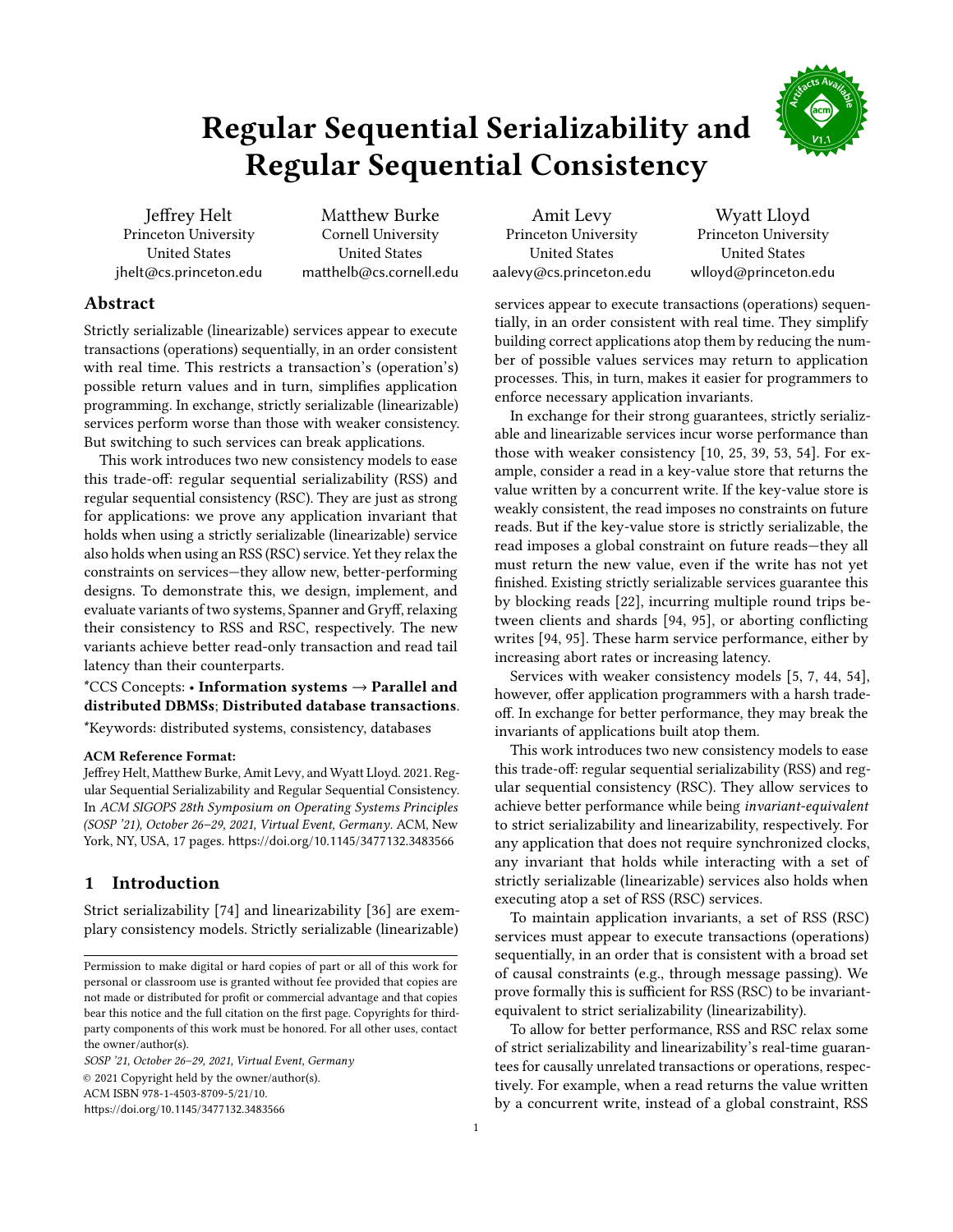imposes a causal constraint-only reads that causally follow the first must return the new value.

But in addition to helping enforce invariants, strict serializability's (linearizability's) real-time guarantees help applications match their users' expectations. For instance, from interacting with applications on their local machine, users expect writes to be immediately visible to all future reads. Applications built atop weakly consistent services can violate these expectations, exposing anomalies.

Because RSS (RSC) relax some of strict serializability's (linearizability's) real-time constraints, applications built atop an RSS (RSC) service may expose more anomalies. But prior work suggests anomalies are rare in practice [\[57\]](#page-15-5), and further, RSS and RSC include some real-time guarantees to make the chance of observing these new anomalies small. They should only be possible within short time windows (a few seconds). Thus, we expect the difference between RSS (RSC) and strict serializability (linearizability) to go unnoticed in practice.

To compose a set of RSS (RSC) services such that they appear to execute transactions (operations) in some global RSS (RSC) order, each must implement one other mechanism: a real-time fence. We show how the necessary fences can be invoked without changing applications.

Finally, to demonstrate the performance benefits permitted by RSS and RSC, we design, implement, and evaluate variants of two existing services: Spanner [\[22\]](#page-14-2), Google's globally distributed database, and Gryff [\[18\]](#page-14-5), a replicated key-value store. The variants implement RSS and RSC instead of strict serializability and linearizability, respectively.

Spanner-RSS improves read-only transaction latency by reducing the chances they must block for conflicting readwrite transactions. Instead, Spanner-RSS allows read-only transactions to immediately return old values in some cases. As a result, in low- and moderate-contention workloads, Spanner-RSS reduces read-only transaction tail latency by up to 49% without affecting read-write transaction latency.

Gryff-RSC improves read latency with a different approach. By removing the write-back phase of reads, Gryff-RSC halves the number of round trips required between application processes and Gryff's replicas. As a result, for moderate- and high-contention workloads, Gryff-RSC reduces p99 read latency by about 40%. Further, because Gryff-RSC's reads always finish in one round, it offers larger reductions in latency (up to 50%) farther out on the tail.

In sum, this paper makes the following contributions:

- We define RSS and RSC, the first invariant-equivalent consistency models to strict serializability and linearizability.
- We prove that for any application not requiring synchronized clocks, any invariant that holds with strictly serializable (linearizable) services also holds with RSS (RSC).
- We design, implement, and evaluate Spanner-RSS and Gryff-RSC, which significantly improve read tail latency compared to their counterparts.

<span id="page-1-0"></span>

Figure 1. An application deployed in a data center. It comprises the processes running on user devices, Web servers, and asynchronous workers. They are supported by a pair of services. The services' consistency models significantly impact application correctness and performance.

# 2 Background and Motivation

In this section, we first describe the typical structure of applications and their interaction with supporting services. We then discuss the role consistency models play in these interactions. Finally, we demonstrate how existing consistency models offer difficult trade-offs to application programmers and service designers.

## 2.1 Distributed Applications

Distributed applications can be split into two parts: a set of processes executing application-specific logic and a set of services supporting them. The application-specific processes include those that respond interactively to users, such as those executing on a user's device and those they cooperate with synchronously or asynchronously, such as Web servers running in a nearby data center. The services provide generic, reusable functionality, such as data storage [\[16,](#page-14-6) [22,](#page-14-2) [53,](#page-15-2) [54\]](#page-15-3) and messaging [\[82\]](#page-16-4).

For example, consider a Web application deployed in a data center (Figure [1\)](#page-1-0). A user interacts with a browser on their device. These interactions define the behaviors of the application. Under the hood, the browser sends HTTP requests to a set of Web servers. In processing a request, a server reads and modifies state in a key-value store and renders responses. There are also worker processes that these servers invoke asynchronously to perform longer running tasks [\[38\]](#page-15-6). The set of processes running application-specific logic are the clients of the services. The services are responsible for persisting application state, replicating it across data centers, and coordinating between application components.

## 2.2 Motivating Example: Photo-Sharing App

Throughout the paper, we consider a simple but illustrative example: a photo-sharing application. The application allows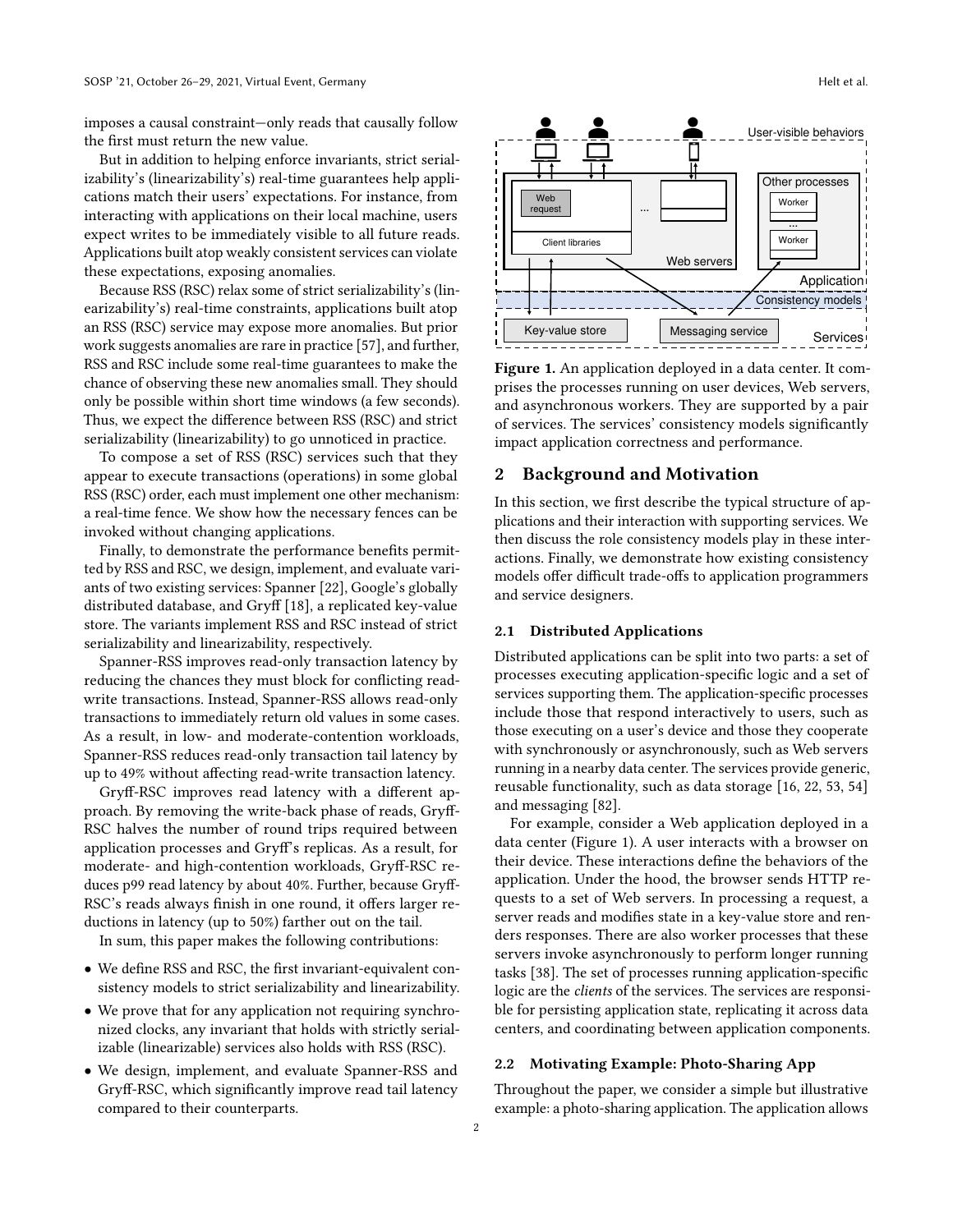<span id="page-2-0"></span>

|                                                                                                                                                    |                 | <b>Invariants</b> |          | <b>Possible Anomalies</b> |                 |                 | Performance     |         |
|----------------------------------------------------------------------------------------------------------------------------------------------------|-----------------|-------------------|----------|---------------------------|-----------------|-----------------|-----------------|---------|
| Consistency                                                                                                                                        | $\mathcal{I}_1$ | $\mathcal{I}_2$   | $I_{SS}$ | $\mathcal{A}_1$           | $\mathcal{A}_2$ | $\mathcal{A}_3$ | $\mathcal{A}_4$ | Latency |
| Strict Serializability [74]                                                                                                                        |                 |                   |          | never                     | never           | never           | always          |         |
| <b>Regular Sequential Serializability</b>                                                                                                          |                 |                   | √        | never                     | never           | temporarily     | always          |         |
| Process-ordered Serializability [23, 55]<br>✓<br>x                                                                                                 |                 | Х                 | never    | always                    | always          | always          |                 |         |
| $I_1 : \forall P, \forall i : i \in P. Album. list \implies P. Album. photos[i].data \neq null$                                                    |                 |                   |          |                           |                 |                 |                 |         |
| $\mathcal{I}_2$ : $\forall W, \forall i$ : HEAD( <i>W.PhotoQ</i> ) = $i \wedge W$ <i>.Photo.id</i> = $i \implies W$ <i>.Photo.data</i> $\neq null$ |                 |                   |          |                           |                 |                 |                 |         |
| $\mathcal{I}_{SS}$ : Any invariant that holds with strict serializability.                                                                         |                 |                   |          |                           |                 |                 |                 |         |
| $\mathcal{A}_1$ : Alice adds two photos; later, only one photo is in her album.                                                                    |                 |                   |          |                           |                 |                 |                 |         |
| $\mathcal{A}_2$ : Alice adds a photo and calls Bob; Bob does not see the photo.                                                                    |                 |                   |          |                           |                 |                 |                 |         |
| $\mathcal{A}_3$ : Alice sees Charlie's photo and calls Bob; Bob does not see the photo.                                                            |                 |                   |          |                           |                 |                 |                 |         |
| $\mathcal{A}_4$ : Alice tries to add a photo but never receives a response.                                                                        |                 |                   |          |                           |                 |                 |                 |         |

Table 1. Comparing consistency models by which invariants hold, which anomalies are prevented, and the latency of operations.  $I_1$  states an album never contains a photo with null data;  $I_2$  states a worker never reads a photo with null data.

users to backup and share their photos with other users while handling compression and other photo-processing functions.

In our example application, photos are organized into albums. Both photos and albums are stored in a globally distributed, transactional key-value store. Each photo and album has a unique key. A photo's key maps to a binary blob while an album's key maps to structured data containing the keys of all photos in the album. If a key is read but is not present, the key-value store simply returns null.

In addition to the transactional key-value store, the application uses a messaging service to enqueue requests for asynchronous processing. For example, when a user adds a high-resolution photo, the application enqueues the photo's key in the messaging service, requesting some worker process create lower-resolution thumbnails of the image.

When a user adds a new photo to an album, a Web server issues a read-write transaction: it creates a new key-value mapping for the photo, reads the album, and writes back the album after modifying its value to include a reference to the newly added photo. Then it enqueues a request for additional processing.

#### 2.3 Consistency Models

The correctness and performance of an application are heavily influenced by the consistency models of its supporting services. A consistency model is a contract between a service and its clients regarding the allowable return values for a given set of operations. Services with stronger consistency are generally restricted to fewer possible return values, so it is easier for programmers to build a correct application atop them. Restricting the allowable return values, however, often incurs worse performance in these services and consequently, in the application.

Invariants and anomalies. The stronger restrictions of stronger consistency models enable applications to more easily ensure correctness and provide better semantics to

users. The correctness of an application is determined by its invariants, which are logical predicates that hold for all states of an application (i.e., the combined states of all application processes). The semantics for users are determined by the rate of anomalies, which are behaviors the user would not observe while accessing a single-threaded, monolithic application running on a local machine with no failures. Table [1](#page-2-0) shows some invariants and anomalies for our application.

Application logic relies on invariants to function correctly. For the photo-sharing example, client-side application logic assumes that if an album contains a reference to a photo, the photo exists in the key-value store  $(I_1)$ . Similarly, workers that receive a photo's key through the messaging service assume fetching the key from the key-value store will not return null  $(I_2)$ .

Applications also attempt to present reasonable behaviors to users, which is quantified by the rate of anomalies. Unlike an invariant violation, the detection of an anomaly may require information that is beyond the application's state. For example, once Alice adds a new photo to an album, Bob not seeing it is an anomaly ( $\mathcal{A}_2$ ). But detecting  $\mathcal{A}_2$  requires the application either to have synchronized clocks to record the start and end times of Alice and Bob's requests or to somehow know that Alice communicated with Bob.

# 2.4 Strict Serializability is Too Strong

Strict serializability [\[74\]](#page-16-1) is one of the strongest consistency models. A service that guarantees strict serializability appears to execute transactions sequentially, one at a time, in an order consistent with the transactions' real-time order. As a result, only transactions that are concurrent (i.e., both begin before either ends) may be reordered. Further, strict serializability is composable: clients may use multiple services, and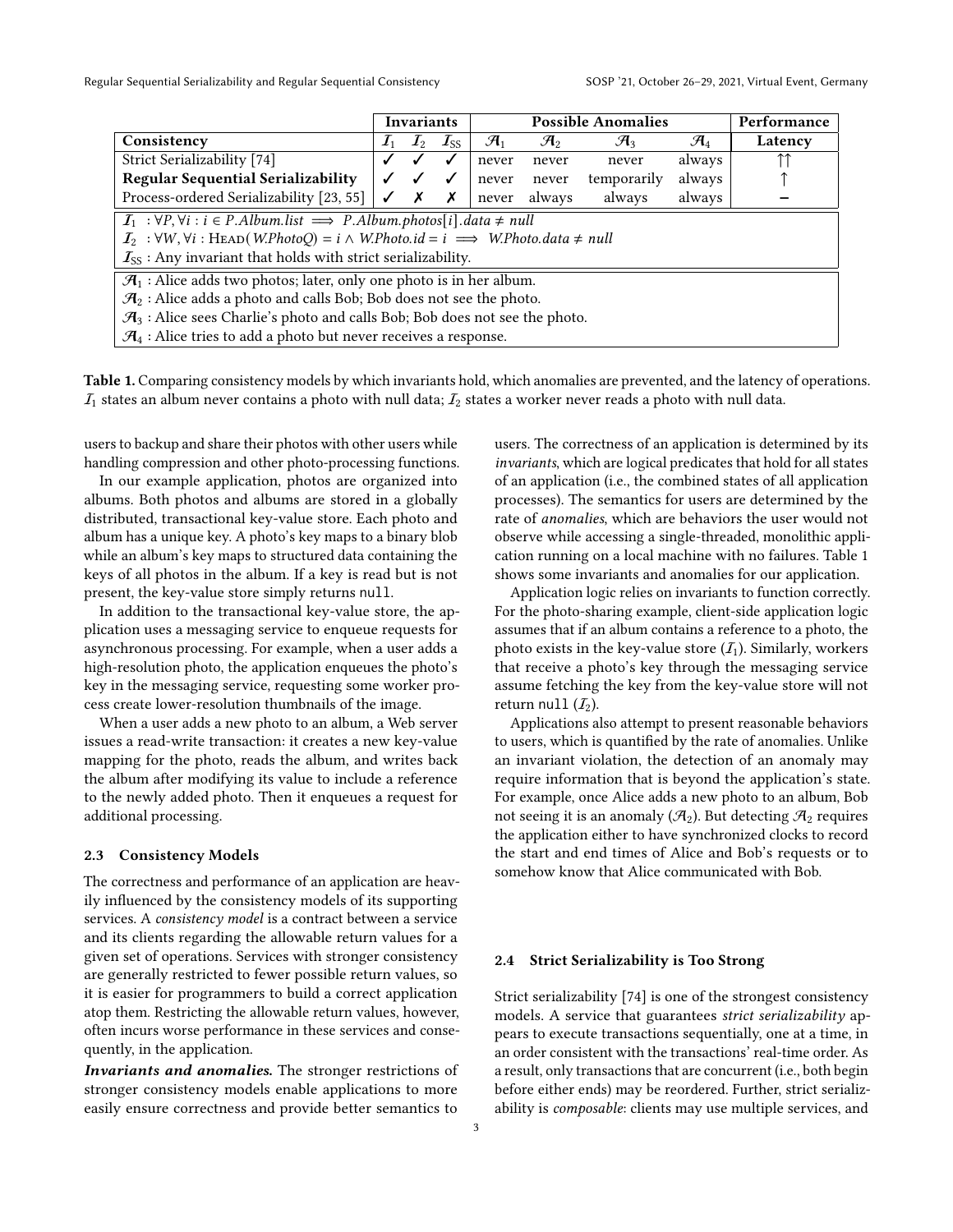the resulting execution will always be strictly serializable because real-time order is universal to all services [\[36\]](#page-15-0).<sup>[1](#page-3-0)</sup>

Strict serializability ensures a large set of invariants hold. For example, it ensures both invariants hold for our photosharing application. For  $I_1$ , the application logic writes a photo's data and adds it to an album in a single transaction  $T$ . Strict serializability then trivially ensures  $I_1$ ; because transactions appear to execute sequentially, any other transaction will be either before  $T$  and not see the photo or after  $T$  and see both the photo in the album and its data. For  $I_2$ , the application logic first executes the add-new-photo transaction and then enqueues a request to process it in the messaging service. The real-time order and composability of strict serializability then ensures  $I_2$ ; the enqueue begins in real time after the add-new-photo transaction ends, and thus, any process that sees the enqueued request must subsequently see the writes of the add-new-photo transaction.

Strict serializability also mitigates anomalies. As shown in Table [1,](#page-2-0)  $\mathcal{A}_1$ ,  $\mathcal{A}_2$ , and  $\mathcal{A}_3$  never occur with a strictly serializable key-value store. Because strictly serializable transactions appear to execute sequentially, no writes are lost, and its real-time guarantees ensure Bob's transactions always follow Alice's after receiving her call.

Yet applications built atop strictly serializability services are not perfect. For instance, asynchronous networks, transient failures, and a lack of fate sharing among components can all cause anomalies that are beyond the scope of a consistency model.  $\mathcal{A}_4$  in Table [1](#page-2-0) shows one example, which could not occur on a local machine with no failures.

Strict serializability imposes performance costs. In exchange for ensuring invariants and preventing most anomalies, strict serializability imposes significant performance costs on services. For instance, consider anomaly  $\mathcal{A}_3$  in Table [1,](#page-2-0) and assume Charlie is in the middle of adding a photo when Alice sees it. Strict serializability mandates that any subsequent read by any application server includes the photo, even if Bob is on a different continent and Charlie's transaction has not finished. As a result, the key-value store must ensure Alice's transaction only includes Charlie's photo once all subsequent reads will, too.

Existing services provide this guarantee through a variety of mechanisms. Some block read-only transactions during conflicting read-write transactions [\[22\]](#page-14-2). Others incur multiple round trips between an application server and a set of replicas [\[94,](#page-16-2) [95\]](#page-16-3) or abort concurrent read-write transactions [\[94,](#page-16-2) [95\]](#page-16-3). These mechanisms reduce performance by increasing either read-only transaction latency or abort rates.

## 2.5 Process-Ordered Serializability is Too Weak

Because strict serializability incurs heavy performance overhead, many services provide a weaker consistency model.

4

The next strongest is process-ordered (PO) serializability, which guarantees that services appear to execute transactions sequentially, in an order consistent with each client's process order [\[23,](#page-14-7) [55\]](#page-15-7). PO serializability is weaker than strict serializability because it does not guarantee that nonconcurrent transactions respect their real-time order. Moreover, PO serializability is not composable. Thus, process orders across services can be lost.

Because PO serializability is weaker than strict serializability, it avoids some of its performance costs. For instance, there are read-only transaction protocols that can always complete in one round of non-blocking requests with constant metadata in services with PO serializability, while this is impossible with strict serializability [\[56\]](#page-15-8).

PO serializability provides fewer invariants. In exchange for better performance, weaker consistency models, like PO serializability, present application programmers with a harsh trade-off: fewer invariants will hold with reasonable applica-tion logic.<sup>[2](#page-3-1)</sup> For our photo-sharing example,  $I_1$  holds because like with strict serializability, PO-serializable services appear to execute transactions sequentially.

On the other hand,  $I_2$  does not hold because PO serializability is not composable. A worker seeing a photo in the message queue does not ensure its subsequent reads to the key-value store will include the writes of a preceding add-new-photo transaction because the message queue and key-value store are distinct services.

### <span id="page-3-2"></span>2.6 Non-Transactional Consistency Models

Our discussion above focuses on transactional consistency models. The same tension between application invariants and service performance exists for the equivalent nontransactional models. Linearizability [\[36\]](#page-15-0) and sequential consistency [\[44\]](#page-15-4) are the non-transactional equivalents of strict serializability and process-ordered serializability, respectively. If we temporarily ignore albums and assume application processes issue a single write to add a photo, invariant  $I_2$  holds with a linearizable key-value store but not with a sequentially consistent one. But linearizable services must employ mechanisms that hurt their performance to satisfy linearizability's constraints, for example, by requiring additional rounds of communication for reads ([ğ7\)](#page-11-0).

# 3 Regular Sequential Consistency Models

A consistency model's guarantees affect both application programmers and users. Stronger models place less burden on programmers (by guaranteeing more invariants) and users (by exposing fewer anomalies) but constrain service performance. In this work, we propose two new consistency

<span id="page-3-0"></span><sup>&</sup>lt;sup>1</sup>This holds only with the reasonable assumption that individual transactions do not span multiple services. This makes each strictly serializable service equivalent to a linearizable "object" [\[36\]](#page-15-0).

<span id="page-3-1"></span> $2$ We say "reasonable application logic" because one can always write a middleware layer that implements a stronger consistency model,  $X$ , atop a weaker one,  $Y$ , e.g., by taking the ideas of bolt-on consistency  $[11]$  to an extreme. But the resulting  $X$  middleware on  $Y$  service is simply an inefficient implementation of an  $X$  service.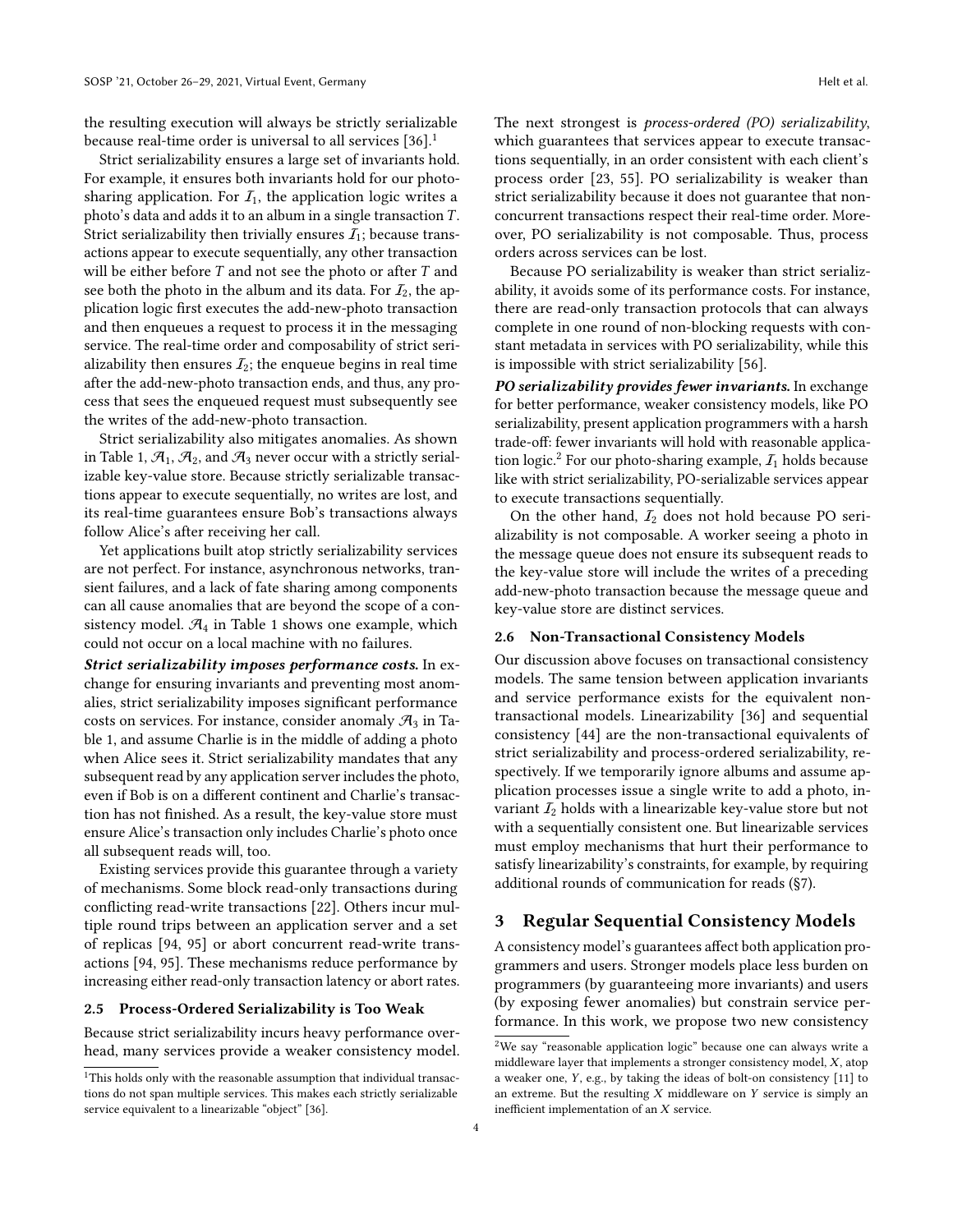models, regular sequential serializability (RSS) and regular sequential consistency (RSC), to diminish this trade-off.

RSS and RSC are invariant-equivalent to strict serializability and linearizability, respectively. Thus, they place no additional burden on application programmers.

While they do allow more anomalies, prior work suggests anomalies with much weaker models (e.g., eventual consistency) are rare in practice (e.g., at most six anomalies per million operations [\[57\]](#page-15-5)). Thus, we expect the additional burden on users to be negligible.

In this section, we define RSS and RSC and prove their invariant-equivalence to strict serializability and linearizability. We first describe our formal model of distributed applications ([ğ3.1\)](#page-4-0) and the services they use ([ğ3.2\)](#page-4-1). We then define RSS and RSC ([ğ3.3](#page-4-2) and [ğ3.4\)](#page-5-0) and finally prove our main result ([ğ3.5\)](#page-5-1). (We demonstrate RSS and RSC allow for services with better performance in later sections.)

## <span id="page-4-0"></span>3.1 Applications and Executions

We model a distributed *application* as a collection of  $n$  processes. Processes are state machines [\[59,](#page-15-9) [60\]](#page-15-10) that implement application logic by performing local computation, exchanging messages, and invoking operations on services.

An application's processes define a prefix-closed set of *executions*, which are sequences  $s_0, \pi_1, s_1, \ldots$  of alternating states and actions, starting and ending with a state. An application state contains the state of each process-it is an -length vector of process states. As part of a process's state, we assume it has access to a local clock, which it can use to set local timers, but the clock makes no guarantees about its drift or skew relative to those at other processes.

Each action is a step taken by exactly one process and is one of three types: internal, input, or output. Internal actions model local computation. Processes use input and output actions to interact with other processes (e.g., receiving and replying to a remote procedure call) and their environment (e.g., responding to a user gesture). As we will describe in the following section, a subset of the input and output actions are invocations and responses, respectively, which are used to interact with services.

Processes can also exchange messages with one another via unidirectional channels. To send a message to process  $P_j$ ,  $P_i$  uses two actions: first,  $P_i$  uses an output action sendto<sub>i</sub> (m) and later, an input action sent<sub>ij</sub> occurs, indicating  $m$ 's transmission on the network. Similarly, to receive a message from  $P_i, P_j$  first uses an output action  $\mathit{recvfrom}_{ij}$  and later, an input action received $_{ij}(m)$  occurs, indicating the receipt of m.

Given an execution  $\alpha$ , we will often refer to an individual process's sub-execution, denoted  $\alpha|P_i$ .  $\alpha|P_i$  comprises only  $P_i$ 's actions and the *i*th component of each state in  $\alpha$ .

Well-formed. An execution is well-formed if it satisfies the following: (1) Messages are sent before they are received; (2) A process has at most one (total) outstanding invocation (at a service) or  $recv from_{ij}$  (at a channel); and (3) Processes do not

take output steps while waiting for a response from a service. We henceforth only consider well-formed executions.

**Equivalence.** Two executions  $\alpha$  and  $\beta$  are equivalent if for all  $P_i$ ,  $\alpha | P_i = \beta | P_i$ . Intuitively, equivalent executions are indistinguishable to the processes.

## <span id="page-4-1"></span>3.2 Services

Databases, message queues, and other back-end services that application processes interact with are defined by their operations and a specification [\[36,](#page-15-0) [59\]](#page-15-9). An operation comprises pairs of invocations, specifying the operations and their arguments, and matching responses, containing return values. The specification is a prefix-closed set of sequences of invocationresponse pairs defining the service's correct behavior in the absence of concurrency. A sequence  $S$  in specification  $\mathfrak S$ defines a total order over its operations, denoted  $\leq_S$ .

Several services can be composed into a composite service by combining their specifications as the set of all interleavings of the original services' specifications. Notably, this means a service composed of constituent services that support transactions include those transactional operations but does not support transactions across its constituent services. In the results below, we assume the processes interact with an arbitrary (possibly composite) service.

#### <span id="page-4-2"></span>3.3 Consistency Models

A consistency model specifies the possible responses a service may return in the face of concurrent operations. Before we define our new consistency models, we must define four preliminaries. For ease of presentation, two of our definitions, conflicts and reads-from, assume a key-value store interface. While these definitions could be made general, we leave precisely defining them for other interfaces to future work.

**Complete operations.** Given an execution  $\alpha$ , we say an operation is complete if its invocation has a matching response in  $\alpha$ . We denote *complete*( $\alpha$ ) as the maximal subsequence of  $\alpha$  comprising only complete operations [\[36\]](#page-15-0).

**Conflicting operations.** Given read-write transaction  $W$ , we say a read-only transaction  $R$  conflicts with  $W$  if  $W$  writes a key that R reads. Given an execution  $\alpha$ , we denote the set of read-only transactions in  $\alpha$  that conflict with  $W$  as  $C_{\alpha}(W)$ . We define conflicts and  $C_{\alpha}(w)$  analogously for nontransactional reads and writes.

**Real-time order.** Two actions in an execution  $\alpha$  are ordered in real time [\[36,](#page-15-0) [74\]](#page-16-1), denoted  $\pi_1 \rightarrow_\alpha \pi_2$ , if and only if  $\pi_1$  is a response,  $\pi_2$  is an invocation, and  $\pi_1$  precedes  $\pi_2$  in  $\alpha$ .

Causal order. Two actions are causally related [\[5,](#page-14-3) [7,](#page-14-4) [43,](#page-15-11) [44,](#page-15-4) [53,](#page-15-2) [54\]](#page-15-3) in an execution  $\alpha$ , denoted  $\pi_1 \rightsquigarrow_{\alpha} \pi_2$  if any of the following hold: (1) Process order:  $\pi_1$  precedes  $\pi_2$  in a process's sub-execution; (2) Message passing:  $\pi_1$  is a sendto<sub>ij</sub> (*m*) and  $\pi_2$  is its corresponding received<sub>ij</sub>(m); (3) Reads from:  $\pi_1$  is operation  $o_1$ 's response,  $\pi_2$  is  $o_2$ 's invocation, and  $o_2$  reads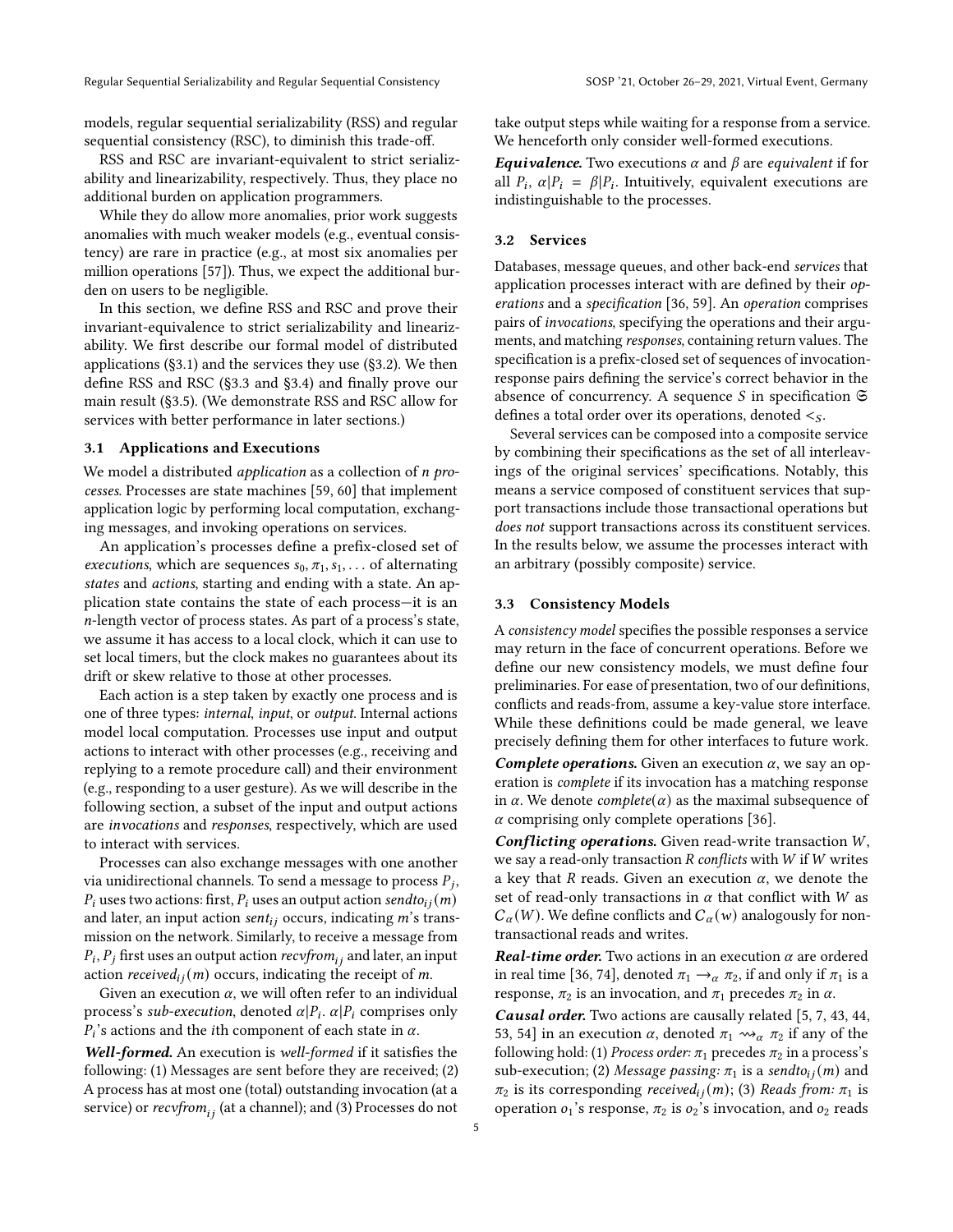a value written by  $o_1$ ; or (4) Transitivity: there exists some action  $\pi_3$  such that  $\pi_1 \rightsquigarrow_{\alpha} \pi_3$  and  $\pi_3 \rightsquigarrow_{\alpha} \pi_2$ .

#### <span id="page-5-0"></span>3.4 RSS and RSC

We now define our new consistency models, regular sequential serializability and regular sequential consistency. Their definitions are nearly identical but because supporting transactions has significant practical implications, we distinguish between the transactional and non-transactional versions.

Intuitively, RSS (RSC) guarantees a total order of transactions (operations) such that they respect causality. Further, like prior "regular" models [\[45,](#page-15-12) [80,](#page-16-5) [90\]](#page-16-6), reads must return a value at least as recent as the most recently completed, conflicting write.

**Regular Sequential Serializability.** Let  $T$  be the set of all transactions and  $W \subseteq T$  be the set of read-write transactions. An execution  $\alpha_1$  satisfies RSS if it can be extended to  $\alpha_2$  by adding zero or more responses such that there exists a sequence  $S \in \mathfrak{S}$  where (1) S is equivalent to complete( $\alpha_2$ ); (2) for all pairs of transactions  $T_1, T_2 \in \mathcal{T}$ ,  $T_1 \rightsquigarrow_{\alpha_1} T_2 \implies T_1 \ltimes_S T_2$ ; and (3) for all read-write transactions  $W \in W$  and transactions  $T \in C_{\alpha_1}(W) \cup W$ ,  $W \rightarrow_{\alpha_1} T \implies W <_{S} T.$ 

Regular Sequential Consistency. Let  $O$  be the set of all operations and  $W \subseteq O$  be the set of writes. An execution  $\alpha_1$  satisfies RSC if it can be extended to  $\alpha_2$  by adding zero or more responses such that there exists a sequence  $S \in \mathfrak{S}$ where (1) *S* is equivalent to *complete*( $\alpha_2$ ); (2) for all pairs of operations  $o_1, o_2 \in O$ ,  $o_1 \rightsquigarrow_{\alpha_1} o_2 \implies o_1 \lt s o_2$ ; and (3) for all writes  $w \in W$  and operations  $o \in C_{\alpha_1}(w) \cup W$ ,  $w \rightarrow_{\alpha_1} 0 \implies w <_{S} 0.$ 

## <span id="page-5-1"></span>3.5 RSS and RSC Maintain Application Invariants

This section presents a condensed version of the proof. For brevity, we assume here processes do not fail and all operations finish. The full proof is in our technical report [\[35\]](#page-14-9).

Preliminaries. The results below reason about an application's invariants, which are assertions about its states. Formally, we say a state is *reachable* in application  $A$  if it is the final state of some execution of A. An invariant  $I_A$  is a predicate that is true for all of  $A$ 's reachable states [\[59\]](#page-15-9).

In the proofs below, it will be convenient to focus on the actions within an execution. Given an execution  $\alpha$ , its schedule, sched( $\alpha$ ), is the subsequence of just its actions.

Proof intuition. Our main results follows from two observations. First, Lemma [1](#page-5-2) shows we can transform an execution in which the operations respect RSS into an execution in which they respect strict serializability without reordering any actions at any of the processes. Figure [2](#page-5-3) shows an example. The key insight is that both RSS and strict serializability guarantee equivalence to a sequence in the service's specification, which by definition is strictly serializable. Second, Theorem [2](#page-6-0) shows that the final states of the two executions

<span id="page-5-3"></span>

Figure 2. Example transformation from an RSS execution to a strictly serializable one. Lemma [1](#page-5-2) proves such a transformation is possible with any RSS execution.

related by Lemma [1](#page-5-2) are identical. It follows that invariants that hold in the first execution also hold in the second.

<span id="page-5-2"></span>**Lemma 1.** Suppose  $\alpha$  is an execution of application A that satisfies RSS. Then there is an equivalent execution  $\beta$  of  $A$  that satisfies strict serializability.

Proof. The proof proceeds in two steps. First, we construct a schedule  $\beta'$  from  $\alpha$ 's schedule  $\alpha'$  without reordering any actions at any of the processes. Second, we construct the execution  $\beta$  from  $\beta'$  by inserting the states.

Step 1. Since  $\alpha$  satisfies RSS, there exists a sequence  $S \in$  $\Im$  such that  $\lt_S$  respects  $\leadsto_\alpha$  and thus  $\leadsto_{\alpha'}$ . To get  $\beta'$ , we reorder  $\alpha'$  such that each action is ordered after the maximal (as defined by  $\leq_S$ ) invocation or response action that causally precedes it. To do so, we define three relations.

First, let  $\pi_1 \prec \pi_2$  if there is some invocation or response  $\pi_3$  that causally precedes  $\pi_2$  and that is strictly greater (by  $\langle s \rangle$  than all invocations and responses that causally precede  $\pi_1$ . Second, let  $\pi_1 \equiv \pi_2$  if  $\pi_1 \nless \pi_2$  and  $\pi_2 \nless \pi_1$ . Third, let  $\lt_{\alpha'}$ be the total order of actions defined by  $\alpha'$ . Then  $\beta'$  is the schedule found by ordering the actions such that  $\pi_1 <_{\beta'} \pi_2$ if and only if  $\pi_1 < \pi_2$  or  $\pi_1 \equiv \pi_2$  and  $\pi_1 <_{\alpha'} \pi_2$ .

We show  $\alpha' | P_i = \beta' | P_i$  for all  $P_i$  by contradiction, so assume some pair of actions  $\pi_1, \pi_2$  from the same  $P_i$  were reordered in  $\beta'$ . Without loss of generality, assume  $\pi_2$  is ordered before  $\pi_1$  in  $\alpha'$  but the reverse is true in  $\beta'$ . It is clear that  $\pi_1 \neq \pi_2$  because otherwise  $\pi_1$  and  $\pi_2$  would be ordered identically in  $\alpha'$  and  $\beta'$ . Thus, it must be that  $\pi_1 < \pi_2$ .

Since  $\pi_1$  <  $\pi_2$ , there must be some invocation or response  $\pi_3$  that causally precedes  $\pi_2$  and is greater than those that causally precede  $\pi_1$ . But since  $\pi_1$  and  $\pi_2$  are from the same process and  $\pi_2 <_{\alpha'} \pi_1$  by assumption,  $\pi_3 \rightsquigarrow_{\alpha'} \pi_1$  by the transitivity of  $\rightsquigarrow_{\alpha'}$ , contradicting the strictness in the definition of  $\pi_3$ . Thus,  $\alpha'$  must be equivalent to  $\beta'$ .

Step 2. To get the execution  $\beta$  from  $\beta'$ , we must define the processes' states. Since the order of each process's actions is the same in  $\alpha'$  and  $\beta'$ , each process will proceed through the same sequence of states. Thus, we can construct  $\beta$ 's states from the sequences of each process's states in  $\alpha$ .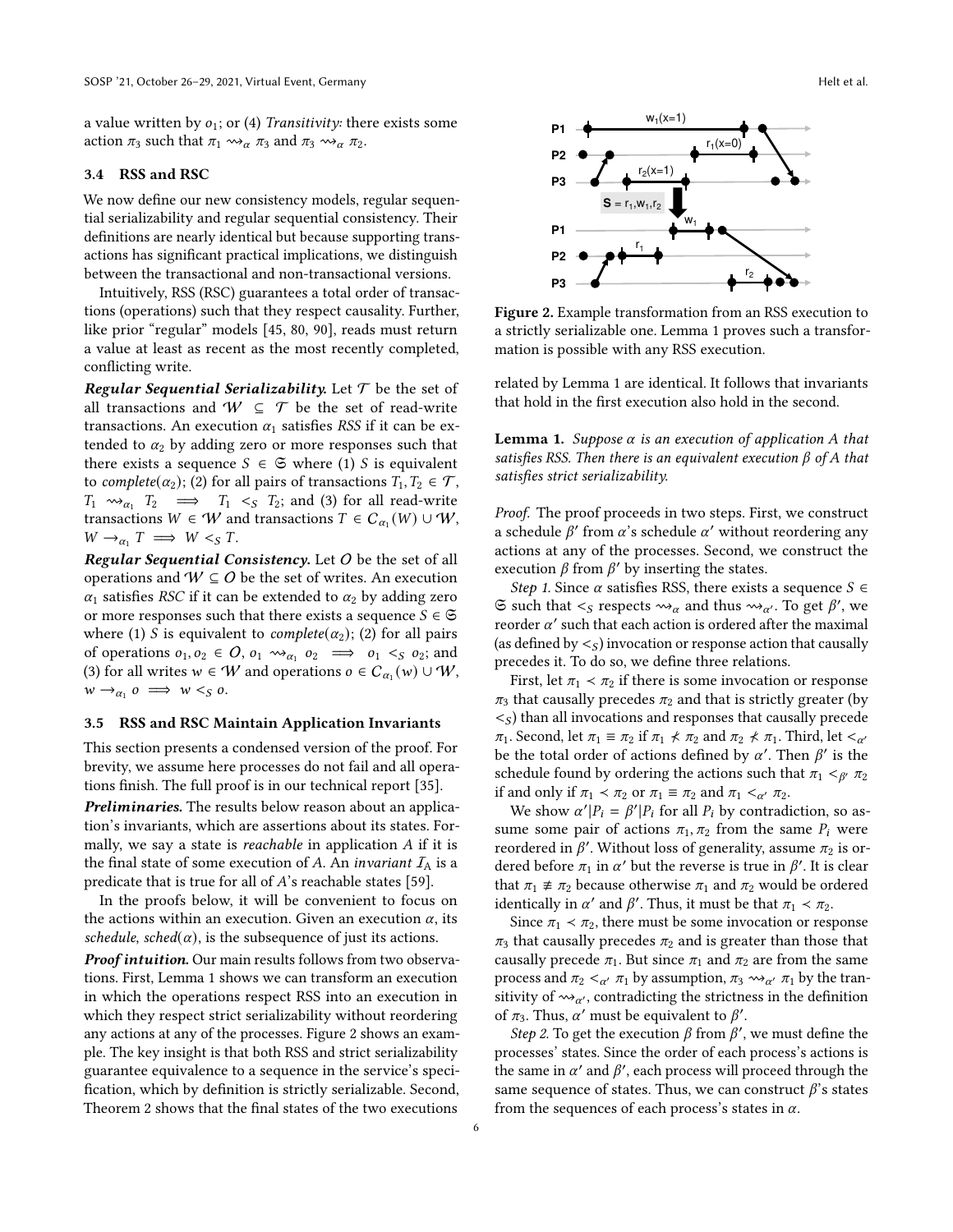Regular Sequential Serializability and Regular Sequential Consistency SOSP '21, October 26-29, 2021, Virtual Event, Germany

To conclude, we show that  $\beta$  satisfies the stated properties. Since  $\alpha' | P_i = \beta' | P_i$  for all  $P_i$ , it is clear that  $\alpha$  is equivalent to  $\beta$ . Further, because we only reordered the states and actions in  $\alpha$  to get  $\beta$ ,  $\beta$  is clearly finite, and because  $\rightsquigarrow_{\alpha}$  captures the sending and receiving of messages,  $\beta$  is well-formed. Finally, since  $S$  is a sequence of matching invocation-response pairs, the processes' interactions with the service in  $\beta$  are sequential, not overlapping in real time. Thus,  $\beta$  satisfies strict serializability.

<span id="page-6-0"></span>**Theorem 2.** Suppose  $I_A$  is an invariant that holds for any execution  $\beta$  of A that satisfies strict serializability. Then  $I_A$ also holds for any execution  $\alpha$  of  $A$  that satisfies RSS.

*Proof.* Let  $\alpha$  be an arbitrary execution of  $A$  that satisfies RSS. We must show that  $I_A$  is true for the final state s of  $\alpha$ .

By Lemma [1,](#page-5-2) there is an equivalent execution  $\beta$  that satisfies strict serializability. Let s' be the final state of  $\beta$ . Because  $\alpha | P_i = \beta | P_i$  for all  $P_i$ , it is easy to see that  $s' = s$ . By assumption,  $\mathcal{I}_A$  is true of s', so  $\mathcal{I}_A$  is also true of s.

We prove similar results for RSC and linearizability in our technical report [\[35\]](#page-14-9).

# 4 Practical Implications

Lemma [1](#page-5-2) shows we can transform any RSS execution into an equivalent strictly serializable one. Theorem [2](#page-6-0) shows this is sufficient for RSS to maintain application invariants.

While this transformation preserves the order of each process's actions, however, the order of causally unrelated actions, e.g., the order of Alice and Bob's Web requests handled by different servers, may not be. In fact, this is why anomalies like  $\mathcal{A}_2$  and  $\mathcal{A}_3$  are possible with RSS and RSC.

Further, RSS (RSC) is defined with respect to a potentially composite service. The results above thus assume a set of distinct services can together guarantee RSS (RSC), even if processes interact with multiple services, but they do not specify how this is achieved.

In the remainder of this section, we first describe how multiple services can be composed such that their composition guarantees RSS ([ğ4.1\)](#page-6-1). We then discuss supporting applications whose processes interact via message passing ([ğ4.2\)](#page-6-2). For ease of exposition, the discussion focuses on RSS but applies equally to RSC.

#### <span id="page-6-1"></span>4.1 Composing RSS Services

A set of RSS services must always ensure the values returned by their transactions reflect a global total order spanning all services. This is straightforward with strictly serializable services because real-time order is universal across services.

With RSS, however, some pairs of transactions, such as causally unrelated read-only transactions, may be reordered with respect to real time. As a result, the states observed by processes as they interact with multiple services can form cycles (e.g.,  $P_1$  reads  $x = 1$  then  $y = 0$  while  $P_2$  reads  $y = 1$ 

<span id="page-6-3"></span>

| <b>Function</b>                                      | Description           |
|------------------------------------------------------|-----------------------|
| REGISTERSERVICE(name, fence_f) Register new service. |                       |
| UNREGISTERSERVICE(name)                              | Unregister service.   |
| STARTTRANSACTION(name)                               | Start txn at service. |

Figure 3. libRSS Interface. libRSS helps RSS service builders implement composition by invoking the necessary real-time fences.

then  $x = 0$ ), precluding a total order. Service builders thus must implement one additional mechanism, real-time fences, to allow a set of RSS services to globally guarantee RSS.

A real-time fence  $f_x$  at RSS service x provides the following guarantee: for each pair of transactions  $T_1$  and  $T_2$  at service x, if  $T_1 \rightsquigarrow f_x$  and  $f_x \rightarrow T_2$ , then  $T_1 <_{S_x} T_2$ , where  $\lt_{S_x}$ is the total order of  $x$ 's transactions. Every transaction that causally precedes the fence must be serialized before any transaction that follows the fence in real time. Intuitively, a process that issues a real-time fence ensures all other processes observe state that is at least as new as the state it observed. Thus, if each process issues a fence at its previous service before interacting with another, the fences prevent cycles in the states observed by multiple processes as they cross service boundaries. (We discuss the service-specific implementation of real-time fences for Spanner-RSS and Gryff-RSC in Sections [5](#page-7-0) and [7.](#page-11-0))

Although the need to implement a fence for each RSS service places an additional burden on service builders, using real-time fences to guarantee a global total order across services does not require changes to applications. The client libraries of the RSS services can insert real-time fences as necessary at run time. To this end, we implement a metalibrary, libRSS, to aid service builders with composition. Figure [3](#page-6-3) shows its interface.

At initialization, an RSS service's client library registers itself with the libRSS meta-library, passing it a unique name and a callback that implements its fence. The meta-library keeps an in-memory registry of all RSS services. During execution, the client library must simply notify the metalibrary before starting a new transaction.

With these calls, the meta-library implements composition without intervention from application programmers. Every time an RSS client starts a transaction, the meta-library checks if the transaction is at the same service as the previous one, if any. If not, libRSS invokes the prior service's fence. In our technical report [\[35\]](#page-14-9), we prove that if each service's real-time fence provides the guarantee described above and libRSS follows this simple protocol, then the composition of a set of RSS services globally guarantees RSS.

## <span id="page-6-2"></span>4.2 Capturing Causality

A meta-library that issues real-time fences is sufficient to guarantee RSS for applications whose processes interact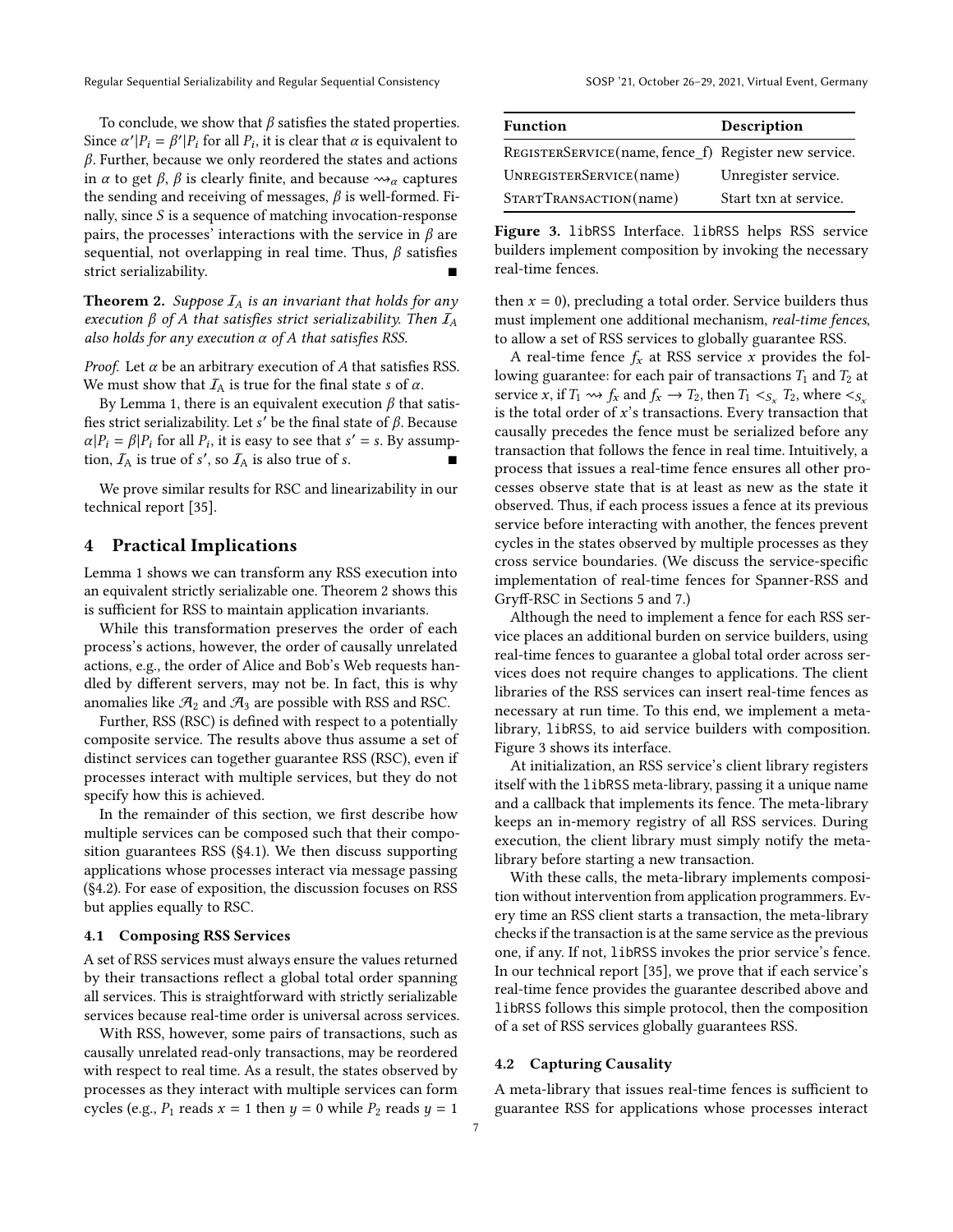solely through a set of RSS services. But for those whose processes also interact through message passing, an RSS service must ensure causality is respected across these interactions.

For instance, recall our photo-sharing application and assume Alice is using her browser, which sends requests to Web servers that interact with an RSS key-value store. If one server reads and transmits a photo to Alice's browser and the browser subsequently reads the same photo via a second server, the key-value store must ensure causality is respected across the two transactions-the second must not return null. But if the store is unaware of the causal constraint between the two read-only transactions, then this may not be guaranteed.

One approach is to require application processes to issue a fence before such out-of-band interactions. For instance, the Web server must issue one before transmitting the response back to Alice's browser. Depending on the structure of the application, however, this may be inefficient.

A better approach is to use a context propagation framework [\[61\]](#page-15-13) to pass metadata between the interacting processes. This would ensure the second Web server has the necessary metadata to convey causality before it interacts with the RSS store. This context must also include the name of the last RSS service the process interacted with, so libRSS can correctly implement composition.

# <span id="page-7-0"></span>5 Spanner-RSS

Spanner is a globally distributed, transactional database [\[22\]](#page-14-2). It uses synchronized clocks to guarantee strict serializability [\[74\]](#page-16-1). While Spanner is designed to provide low-latency read-only (RO) transactions most of the time, they may block, increasing tail latency significantly. Such increases in the tail latency of low-level services can translate into increases in common-case, user-visible latency [\[24\]](#page-14-10).

Our variant of Spanner's protocol, Spanner-RSS, improves tail latency for RO transactions by relaxing the constraints on read-only transactions in accordance with RSS. (We prove it provides RSS in our technical report [\[35\]](#page-14-9).)

Spanner background. Spanner is a multi-versioned keyvalue store. Keys are split across many shards, and shards are replicated using Multi-Paxos [\[46\]](#page-15-14). Clients atomically read and write keys at multiple shards using transactions.

Spanner's read-write (RW) transactions use two-phase locking [\[15\]](#page-14-11) and a variant of two-phase commit [\[34\]](#page-14-12). Each shard's Paxos leader serves as a participant or coordinator. Further, using its TrueTime API, Spanner gives each transaction a commit timestamp that is guaranteed to be between the transaction's real start and end times.

During execution, clients acquire read locks and buffer writes. To commit, the client chooses a coordinator and sends its writes to the shards. Each participant then does the following: (1) ensures the transaction still holds its read locks, (2) acquires write locks, (3) chooses a prepare timestamp,

<span id="page-7-1"></span>

Figure 4. Example execution where Spanner-RSS's RO transaction returns before Spanner's. (Replication is omitted.) Client  $C_W$  is committing writes to two shards,  $S_C$  and  $S_P$ ;  $S_C$ is the coordinator.  $C_{R1}$  reads  $C_W$ 's writes before  $C_W$ 's transaction finishes. Strict serializability still mandates  $C_{R2}$ 's read also includes them. Conversely, with Spanner-RSS,  $C_{R2}$ 's read returns immediately (shown by blue dotted line).

(4) replicates the prepare success, and (5) notifies the coordinator. Assuming all participants succeed, the coordinator finishes similarly: It checks read locks, acquires write locks, chooses the transaction's commit timestamp, and replicates the commit success. Finally, the coordinator releases its locks and sends the outcome to the client and participants.

To guarantee strict serializability, each participant ensures its prepare timestamp is greater than the timestamps of any previously committed or prepared transactions. The coordinator chooses the commit timestamp similarly but also ensures it is greater than the transaction's start time and greater than or equal to all of the prepare timestamps. Combined with commit wait [\[22\]](#page-14-2), this ensures the transaction's commit timestamp is between its start and end times.

Strict serializability unnecessarily blocks ROs. Many workloads are dominated by reads [\[16,](#page-14-6) [73,](#page-16-7) [83\]](#page-16-8). Thus, Spanner also includes an optimized RO transaction protocol to make the majority of transactions as fast as possible. Spanner's RO transactions are strictly serializable but unlike RW transactions, only require one round trip between a client and the participant shards. As a result, RO transactions have significantly lower latency than RW transactions.

RO transactions, however, must sometimes block to ensure strict serializability. RO transactions in Spanner read at a client assigned timestamp  $t_{\text{read}} = TTnowlatest$ , which True-Time guarantees is after  $T_{\text{RO}}$ .start. When a read arrives at a shard with  $t_{\text{read}}$  greater than the prepare timestamp of some conflicting RW transaction  $T_{\rm RW}$ , it must block until the shard learns if  $T_{RW}$  commits at some time  $t_c$  or aborts. Otherwise,  $T_{\rm RO}$  risks violating strict serializability: if  $t_{\rm c} < t_{\rm read}$  because  $T_{\text{RW}}$ .end <  $T_{\text{RO}}$ .start ( $t_{\text{c}}$  <  $T_{\text{RW}}$ .end <  $T_{\text{RO}}$ .start <  $t_{\text{read}}$ ), then strict serializability mandates that  $T_{\text{RO}}$  includes  $T_{\text{RW}}$ 's writes. Because they must potentially wait while a RW transaction executes two-phase commit, blocked RO transactions can have significantly higher latency.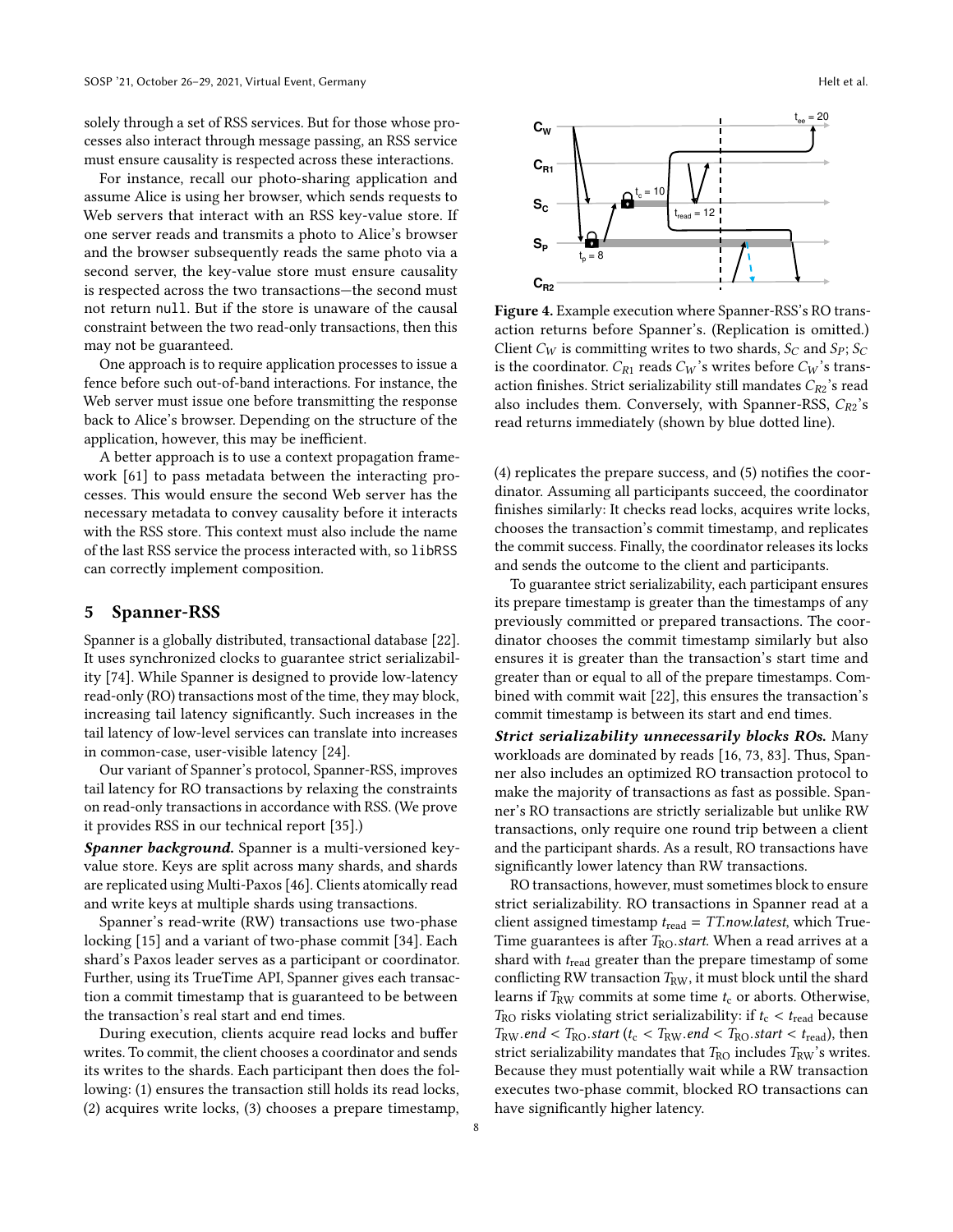Regular Sequential Serializability and Regular Sequential Consistency Same SOSP '21, October 26-29, 2021, Virtual Event, Germany

<span id="page-8-0"></span>

| <b>Algorithm 1 Spanner-RSS Client</b> |
|---------------------------------------|

|     | 1: <b>state</b> $t_{\min} \leftarrow 0$                                                                       |
|-----|---------------------------------------------------------------------------------------------------------------|
|     | 2: function $CLIENT::ROTRANSACTION(K)$                                                                        |
| 3:  | $S \leftarrow$ SHARDLEADERS $(K)$                                                                             |
| 4:  | $t_{\text{read}} \leftarrow \text{TRUETIME::Now.LATEST}$                                                      |
| 5:  | send $ROCommit(K, t_{\text{read}}, t_{\text{min}})$ to all $s \in S$                                          |
| 6:  | <b>wait</b> receive <i>ROFastReply</i> ( $P_s$ , $V_s$ ) from all $s \in S$                                   |
| 7:  | $P, V \leftarrow \bigcup_{s \in S} P_s, \bigcup_{s \in S} V_s$                                                |
| 8:  | $t_{\text{snap}} \leftarrow$ CALCULATESNAPSHOTTS $(K, V)$                                                     |
| 9:  | while CHECKSNAPSHOT $(P, t_{\text{snap}}) \neq$ COMMIT do                                                     |
| 10: | <b>wait</b> for <i>ROSlowReply</i> ( <i>i</i> , <i>d</i> , <i>t</i> <sub>c</sub> , <i>V</i> ') from $s \in S$ |
| 11: | $P, V \leftarrow \text{UPDATEPREDATED}(P, V, i, d, t_c, V')$                                                  |
| 12: | $t_{\min} \leftarrow \max(t_{\min}, t_{\text{snap}})$                                                         |
| 13: | <b>return</b> READATTIMESTAMP $(V, t_{\text{snap}})$                                                          |
|     |                                                                                                               |
|     | 14: function CLIENT::CALCULATESNAPSHOTTS(K, V)                                                                |
| 15: | $t_{\text{snap}} \leftarrow 0$                                                                                |

| 16: | for $k \in K$ do                                                        |
|-----|-------------------------------------------------------------------------|
| 17: | $V' \leftarrow \{(t_c, k', v) \in V : k = k'\}$                         |
| 18: | $t_{\text{earliest}} \leftarrow \min_{(t_c, k', v) \in V'} t_c$         |
| 19: | $t_{\text{snap}} \leftarrow \max(t_{\text{snap}}, t_{\text{earliest}})$ |
| 20: | return $t_{\text{snap}}$                                                |

|     | 21: function CLIENT::CHECKSNAPSHOT $(P, t_{\text{snap}})$                              |
|-----|----------------------------------------------------------------------------------------|
|     | 22: $t'_{p} \leftarrow \min_{(i,t_p) \in P} t_p$                                       |
| 23: | if $t'_p \n\t\leq t_{\text{snap}}$ then $d \leftarrow$ WAIT else $d \leftarrow$ COMMIT |
| 24: | return $d$                                                                             |

One potential optimization to improve RO transaction latency would be to include the earliest client-side end time  $t_{ee}$ for each RW transaction. Then, RO transactions could avoid blocking if  $t_{\text{read}} < t_{\text{ee}}$ . Unfortunately, strict serializability disallows this optimization because it requires  $T_{\text{RO}}$  to observe  $T_{RW}$  even before  $t_{ee}$  if there is some other RO transaction that finishes before  $T_{\text{RO}}$  and includes any of  $T_{\text{RW}}$ 's writes.

Figure [4](#page-7-1) shows an example. Because  $C_{R1}$ 's read observes  $C_W$ 's RW transaction at  $S_C$ , strict serializability requires all future reads at both shards to include  $C_W$ 's writes. Thus,  $C_{R2}$ 's read must block until  $C_W$ 's RW transaction commits.

In contrast, RSS allows this optimization.  $C_{R1}$ 's transaction only imposes a constraint on reads that causally follow it, so  $C_{R2}$ 's read may still return an older value.

Spanner-RSS. Spanner-RSS is our variant of Spanner that improves tail RO transaction latency by often avoiding blocking, even when there are conflicting RW transactions. Intuitively, a RO transaction can avoid blocking by observing a state of the database as of some timestamp  $t_{\text{snap}}$  that is before its read timestamp  $t_{\text{read}}$  if it can infer the state satisfies regular sequential serializability.

Observing this state from before  $t_{\text{read}}$  is safe under RSS when three conditions are met: (1) there are no unobserved writes from a conflicting RW transaction that could have

<span id="page-8-1"></span>

|     | <b>Algorithm 2</b> Spanner-RSS Shard                                                                               |
|-----|--------------------------------------------------------------------------------------------------------------------|
|     | 1: state $\mathcal{P} \leftarrow \{(i, \ell, t_{p}, t_{ee}, W), \ldots\}$<br>► Prepared txns                       |
|     | 2: state $\mathcal{D} \leftarrow \{(t_c, k, v), \ldots\}$<br>⊳ Database                                            |
|     | 3: function SHARD::ROCOMMITRECV( $c, K, t_{\text{read}}, t_{\text{min}}$ )                                         |
| 4:  | wait until $t_{\text{read}} \leq$ PAXOS::MAXWRITETS                                                                |
| 5:  | $P \leftarrow \{(i, \ell, t_p, t_{ee}, W) \in \mathcal{P} \mid R \cap W \neq \emptyset \land t_p \leq t_{read}\}\$ |
| 6:  | $B \leftarrow \{(i, \ell, t_{p}, t_{ee}, W) \in P \mid t_{p} \leq t_{min} \vee t_{ee} \leq t_{read}\}\$            |
| 7:  | <b>wait</b> until all $p \in B$ commit or abort                                                                    |
| 8:  | $V \leftarrow \text{READATTIMESTAMP}(\mathcal{D}, K, t_{\text{read}})$                                             |
| 9:  | $Q \leftarrow \{(i, t_p) : (i, \ell, t_p, t_{ee}, W) \in P \setminus B\}$                                          |
| 10: | <b>send</b> <i>ROFastReply</i> ( <i>Q, V</i> ) to <i>c</i>                                                         |
| 11: | while $P \neq \emptyset$ do                                                                                        |
| 12: | <b>wait</b> until some $p \in P$ commits or aborts                                                                 |
| 13: | if $p = (i, \ell, t_p, t_{ee}, W)$ commits at $t_c$ then                                                           |
| 14: | $V \leftarrow \text{READATTIMESTAMP}(\mathcal{D}, K \cap W, t_c)$                                                  |
| 15: | send ROSlowReply(i, COMMIT, $t_c$ , V) to c                                                                        |
| 16: | else                                                                                                               |
| 17: | send $ROSlowReply(i, ABORT, 0, \emptyset)$ to c                                                                    |
| 18: | $P \leftarrow P \setminus \{p\}$                                                                                   |

ended before  $T_{\text{RO}}$  started; (2) there are no causal constraints that require  $T_{\text{RO}}$  to observe a write at a timestamp later than  $t_{\rm{snap}}$ ; and (3) its results are consistent with a sequential execution of transactions.

Spanner-RSS ensures each of these conditions are met. To ensure (1), RW transactions include a client-side earliest end time  $t_{ee}$ . To ensure (2), RO transactions include a minimum read time  $t_{\min}$ . Finally, to ensure (3), before completing a RO transaction, clients ensure all returned values reflect precisely the state of the database at  $t_{\text{snap}}$ . Algorithms [1](#page-8-0) and [2](#page-8-1) show the full protocol.

Estimating, including, and enforcing  $t_{ee}$  for RW transactions. Each RW transaction includes an earliest client-side end time  $t_{\text{ee}}$ . The client estimates  $t_{\text{ee}}$  and includes it when it initiates two-phase commit (not shown). The shards then store  $t_{ee}$ while the transaction is prepared but not yet committed or aborted (Alg. [2,](#page-8-1) line 1). The client later ensures  $t_{ee}$  is less than the actual client-side end time by waiting until  $t_{ee}$  < TT.now.earliest.

Enforcing a minimum timestamp for RO transactions. Each RO transaction includes a minimum read timestamp  $t_{\min}$ to ensure it obeys any necessary causal constraints. Each client tracks this minimum timestamp and updates it after every transaction to include new constraints. After a RW transaction, it is set to the transaction's commit timestamp (not shown). After a RO transaction, it is set to be at least the transaction's snapshot time (Alg. [1,](#page-8-0) line 12).  $t_{\text{min}}$  thus captures the causal constraints on this RO transaction; it must observe a state that is at least as recent as its last write and any writes the client previously observed.

Avoiding blocking on shards with  $t_{ee}$  and  $t_{min}$ . Using  $t_{ee}$ and  $t_{\text{min}}$ , shards can infer when it is safe for a RO transaction to skip observing a prepared-but-not-committed RW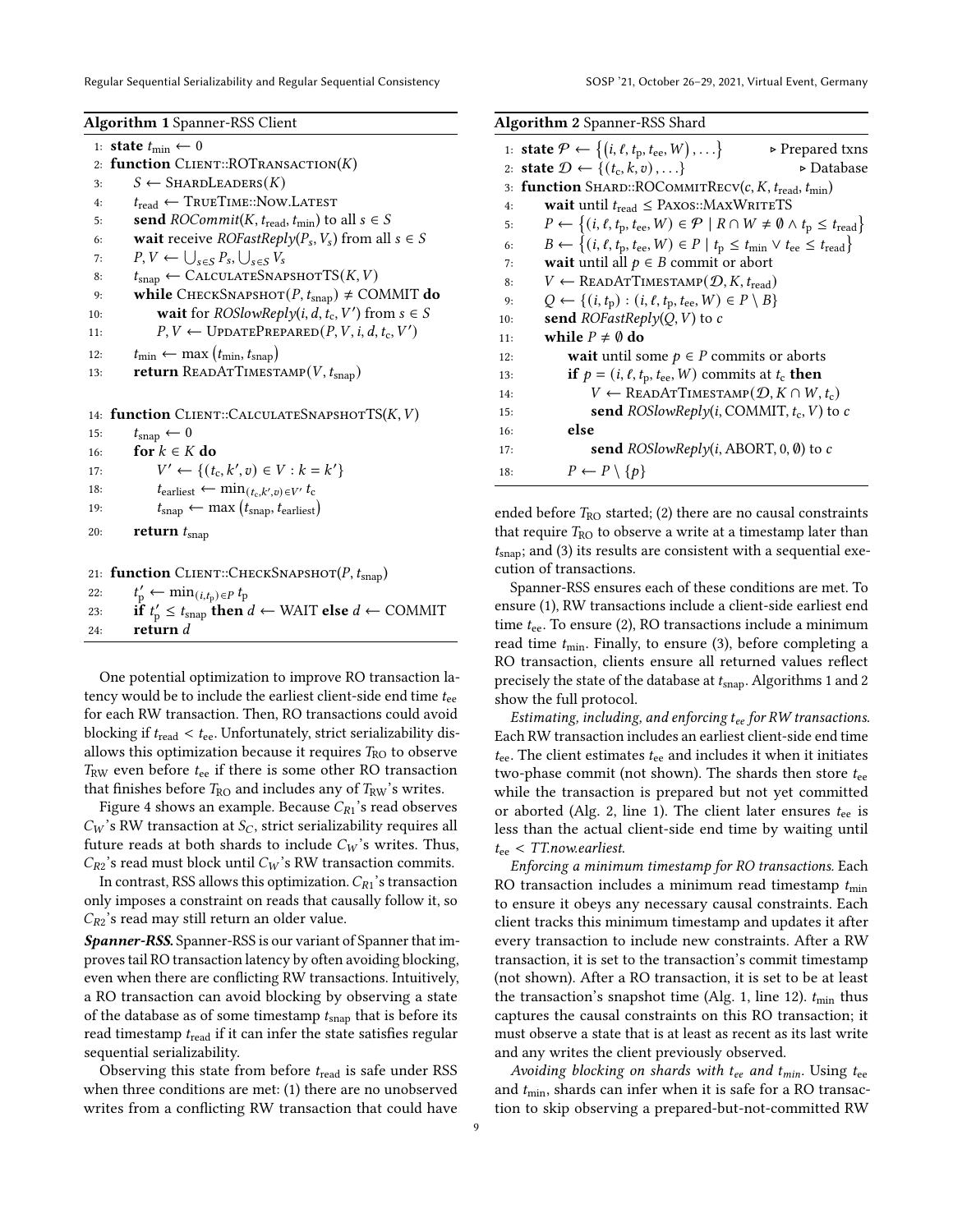transaction (Alg. [2,](#page-8-1) line 6). It is safe unless the prepared transaction either must be observed due to a causal constraint  $(t_p \leq t_{\text{min}})$  or could have ended before the RO transaction began ( $t_{ee} \leq t_{\text{read}}$ ).

Reading at  $t_{snap}$ . Although each shard can now infer when a RO transaction can safely skip a prepared RW transaction, the values returned by multiple shards may not necessarily reflect a complete, consistent snapshot at  $t_{\text{snap}}$ . Thus, clients and shards take four additional steps to ensure a client always returns a consistent snapshot.

First, as in Spanner, a shard waits to process a RO transaction until its Paxos safe time is greater than  $t_{\text{read}}$  (Alg. [2,](#page-8-1) line 4) [\[22\]](#page-14-2). As a result, all future Paxos writes, and thus all future RW prepare timestamps, will be larger than  $t_{\text{read}}$ . Thus, the shard ensures it is returning information that is valid until at least  $t_{\text{read}}$ . (The Paxos safe time at leaders can be advanced immediately if it is within the leader's lease.) Second, shards include the commit timestamps  $t_c$  for the returned values (Alg. [2,](#page-8-1) lines 2, 8, and 10). Third, they return the prepare timestamp  $t_p$  for each skipped RW transaction with  $t_p \leq t_{\text{read}}$  (Alg. [2,](#page-8-1) lines 9-10). (Because writes use locks, there is at most one per key.) Fourth, when a skipped RW transaction commits, a shard sends the commit timestamp and the written values in a slow path (Alg. [2,](#page-8-1) lines 13-15).

Before returning, the client examines the commit and prepare timestamps to see if the shards returned values that are all valid at some snapshot time. Specifically, it sets  $t_{\text{snap}}$ to the earliest time for which it has a value for all keys (Alg. [1,](#page-8-0) lines 15-20). Then, it sees if any prepared transactions have timestamps less than  $t_{\text{snap}}$  (Alg. [1,](#page-8-0) lines 22-23). If they all prepared after  $t_{\text{snap}}$ , the RO transaction returns immediately (Alg. [1,](#page-8-0) line 13).

If some transaction prepared before  $t_{\text{snap}}$ , however, the client must wait for slow replies from the shards (Alg. [1,](#page-8-0) lines 9-10). As the client learns of commits and aborts through the slow replies, it moves transactions out of the prepared set (Alg. [1,](#page-8-0) line 11), updates the values it will return (if  $t_c \leq t_{\text{snap}}$ ), and potentially advances the earliest prepared timestamp (Alg. [1,](#page-8-0) line 22). Note that  $t_{\text{snap}}$  remains the same, so the latter continues until  $t_{\text{snap}} < t'_{\text{p}}$ , which is guaranteed by the time the final slow reply is received.

Performance discussion. Spanner-RSS's RO transaction latency is never worse and often better than Spanner's. When there are no conflicting RW transactions, RO transactions in both will return consistent results at  $t_{\text{read}}$ . When there are conflicting transactions, however, Spanner-RSS will often send fast replies quickly while Spanner blocks. Further, the fast replies let Spanner-RSS complete the RO transaction right away unless one of the shards returns a value with a commit timestamp that is greater than the prepared timestamp of a skipped RW transaction. Even then, the slow replies from Spanner-RSS's shards will be sent at the same time Spanner would unblock.

#### 5.1 Real-Time Fences

As described above, to ensure the order of transactions reflects causality, a client tracks and enforces a minimum read timestamp  $t_{\min}$ . Using  $t_{\min}$ , a client ensures its next transaction will be ordered after any transaction that causally precedes it by ensuring the next transaction reflects a state of the database that is at least as recent as  $t_{\text{min}}$ .

A real-time fence must provide a slightly stronger guarantee. It must ensure that all transactions that causally precede it are serialized before any transaction that follows it in real time, regardless of the latter transaction's originating client. While this is guaranteed for future RW transactions since they already respect their real-time order, the same is not true of future RO transactions. Thus, when executed at a client with a minimum read timestamp  $t_{\min}$ , a fence in Spanner-RSS must ensure that all future RO transactions reflect a state that is at least as recent  $t_{\min}$ .

To achieve this, Spanner-RSS's real-time fences leverage the following observation: If  $L$  is the maximum difference between  $t_c$  and  $t_{ee}$  for any RW transaction, then a RO transaction that starts after  $t_c + L$  will reflect all writes with timestamps less than or equal to  $t_c$ . After  $t_c + L$ , a RO transaction cannot skip reading a RW transaction with commit times- $\tanh t_c$  (since  $t_{ee} \leq t_c + L < t_{read}$ ).

As a result, fences in Spanner-RSS are simple. To ensure all future RO transactions reflect a state that is at least as recent as  $t_{\text{min}}$ , a fence blocks until  $t_{\text{min}} + L < TT$ .now.earliest.

# 6 Spanner-RSS Evaluation

Our evaluation of Spanner-RSS aims to answer two questions: Does Spanner-RSS improve tail latency for read-only transactions ([ğ6.1\)](#page-10-0), and what performance overhead does Spanner-RSS's read-only transaction protocol impose ([ğ6.2\)](#page-10-1)?

We implement the Spanner and Spanner-RSS protocols in C++ using TAPIR's experimental framework [\[94,](#page-16-2) [95\]](#page-16-3). Each shard is single-threaded. The implementation reuses TAPIR's implementation of view-stamped replication [\[71\]](#page-15-15) instead of Multi-Paxos [\[46\]](#page-15-14) but is otherwise faithful. Our code and experiment scripts are available online [\[3\]](#page-14-13).

The implementation includes two optimizations not presented in Section [5:](#page-7-0) First, a skipped, prepared transaction's writes are returned in the fast path instead of the slow path, allowing the client to return faster in some cases, e.g., if it learns the transaction already committed at a different shard.

Second, when a transaction blocks as part of woundwait [\[78\]](#page-16-9), it estimates how long it blocked and advances its local estimate of  $t_{ee}$  by that amount. The coordinator then aggregates the shards'  $t_{ee}$  values and returns the maximum to the client, which waits until it has passed. This reduces the chance a RO transaction will be blocked by a RW transaction whose  $t_{ee}$  has become inaccurate because of lock contention.

Unless otherwise specified, experiments ran on Amazon's EC2 platform [\[1\]](#page-14-14). Each t2.large instance has 2 vCPUS and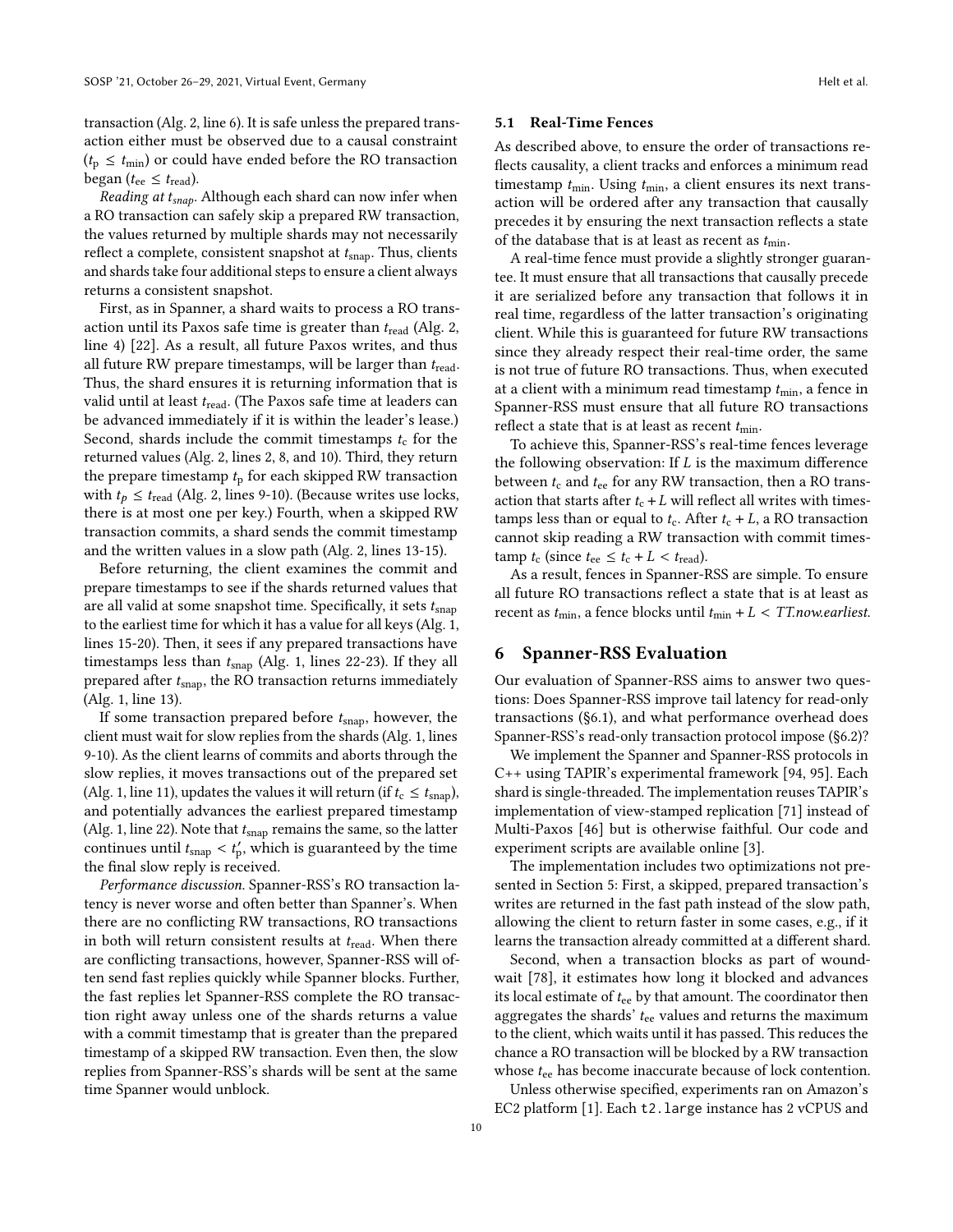<span id="page-10-2"></span>

Figure 5. Spanner-RSS offers better tail latency for RO transactions on Retwis. In contrast to Spanner's, its RO transactions can often avoid blocking when there are concurrent, conflicting RW transactions.

8 GB RAM. We use three shards with three replicas each. One shard leader is in each of California, Virginia, and Ireland, and the replicas are in the other two data centers. The round trip times are as follows: CA-VA is 62 ms, CA-IR is 136 ms, and VA-IR is 68 ms. Our emulated TrueTime error is 10 ms, the p99.9 value observed in practice [\[22\]](#page-14-2).

To calculate  $t_{ee}$  for RW transactions, clients use the roundtrip latencies above. In our implementation, clients use them to calculate, for each set of participants, the coordinator choice that yields the minimum commit latency. It stores these choices and the commit latencies, and the latter is used to calculate  $t_{ee}$ . To avoid increasing RW latency, the roundtrip latencies above are the minimum observed, and clients calculate  $t_{ee}$  with respect to TT.now.earliest.

Each client executes the Retwis workload [\[47\]](#page-15-16) over a database of ten million keys and values. Retwis clients execute transactions in the following proportions: 5% add-user, 15% follow/unfollow, 30% post-tweet, and 50% load-timeline. The first three are RW transactions, and the last is RO. We generate keys according to a Zipfian distribution [\[37\]](#page-15-17) with skews ranging from 0.5 to 0.9. Such read-write ratios and skews are representative of real workloads [\[19,](#page-14-15) [92\]](#page-16-10).

Unless otherwise specified, we generate load with a fixed number of partly open clients [\[79\]](#page-16-11). Partly open clients use three parameters to model user behavior: sessions arrive at rate  $\lambda$  according to a Poisson process; after each transaction in a session, the client chooses to stay with probability  $p$ ; and if it does, it waits for a think time  $H$ . The clients use a separate  $t_{\text{min}}$  for each session. We set  $H = 0$  since this yields the worst performance for Spanner-RSS. Further, we set  $p = 0.9$ , so the average session length is ten transactions, matching measurements from real deployments [\[83\]](#page-16-8). Finally, for each workload, we set  $\lambda$  such that the offered load is 70-80% of the maximum throughput. Each data center contributes an equal fraction of the load.

#### <span id="page-10-0"></span>6.1 Spanner-RSS Reduces RO Tail Latency

We first compare the latency distributions for RO and RW transactions with Spanner and Spanner-RSS as skew varies. Spanner-RSS's RO transactions have lower latency than

Spanner's due to less blocking during conflicting RW transactions. These improvements do not harm RW transaction latency because Spanner-RSS's protocol simply requires passing around an extra timestamp with RW transactions.

Figure [5](#page-10-2) compares the tail latency distributions of RO transactions at three skews. (We omit the distributions for RW transactions after verifying they are identical.) Spanner-RSS improves RO tail latency in all cases. When contention is low (Figure [5a\)](#page-10-2), Spanner's RO transactions offer low tail latency; up to p99, their latency is bounded only by wide-area latency. Above this, however, it starts increasing. At p99.9, Spanner-RSS offers a 14% (38 ms) reduction in tail latency.

Spanner-RSS offers larger improvements at higher skews. In Figure [5b,](#page-10-2) latency consistently decreases by at least 76 ms above p99.5. This is up to a 45% reduction; at p99.9, it is a 37% (114 ms) reduction.

With a skew of 0.9, (Figure [5c\)](#page-10-2), Spanner's RO transaction latency starts increasing at lower percentiles. As a result, Spanner-RSS reduces p99 RO latency by 49% (135 ms). With high contention, however, improvements farther out on the tail (e.g., above p99.95) are more inconsistent. Increased waiting by RW transactions for wound-wait [\[78\]](#page-16-9) make the earliest end time estimates less accurate. Further, each session's  $t_{\text{min}}$  advances more rapidly and in turn, increases the chance a RO transaction must block.

#### <span id="page-10-1"></span>6.2 Spanner-RSS Imposes Little Overhead

We now compare the two protocol under heavy load to quantify the overhead Spanner-RSS incurs from its additional protocol complexity. Because the number and size of its additional messages is small, Spanner-RSS's performance should be comparable to Spanner's.

To stress the implementations, we use a uniform workload, set the TrueTime error to zero, and place all shards in one data center. Since it does not depend on wide-area latencies, we ran this experiment on CloudLab's Utah platform [\[26\]](#page-14-16). Each m510 machines has 8 physical cores, 64 GB RAM, and a 10 Gbit NIC. Inter-data-center latency is less than 200 µs. We use eight shards, so each leader has a dedicated physical CPU on one server.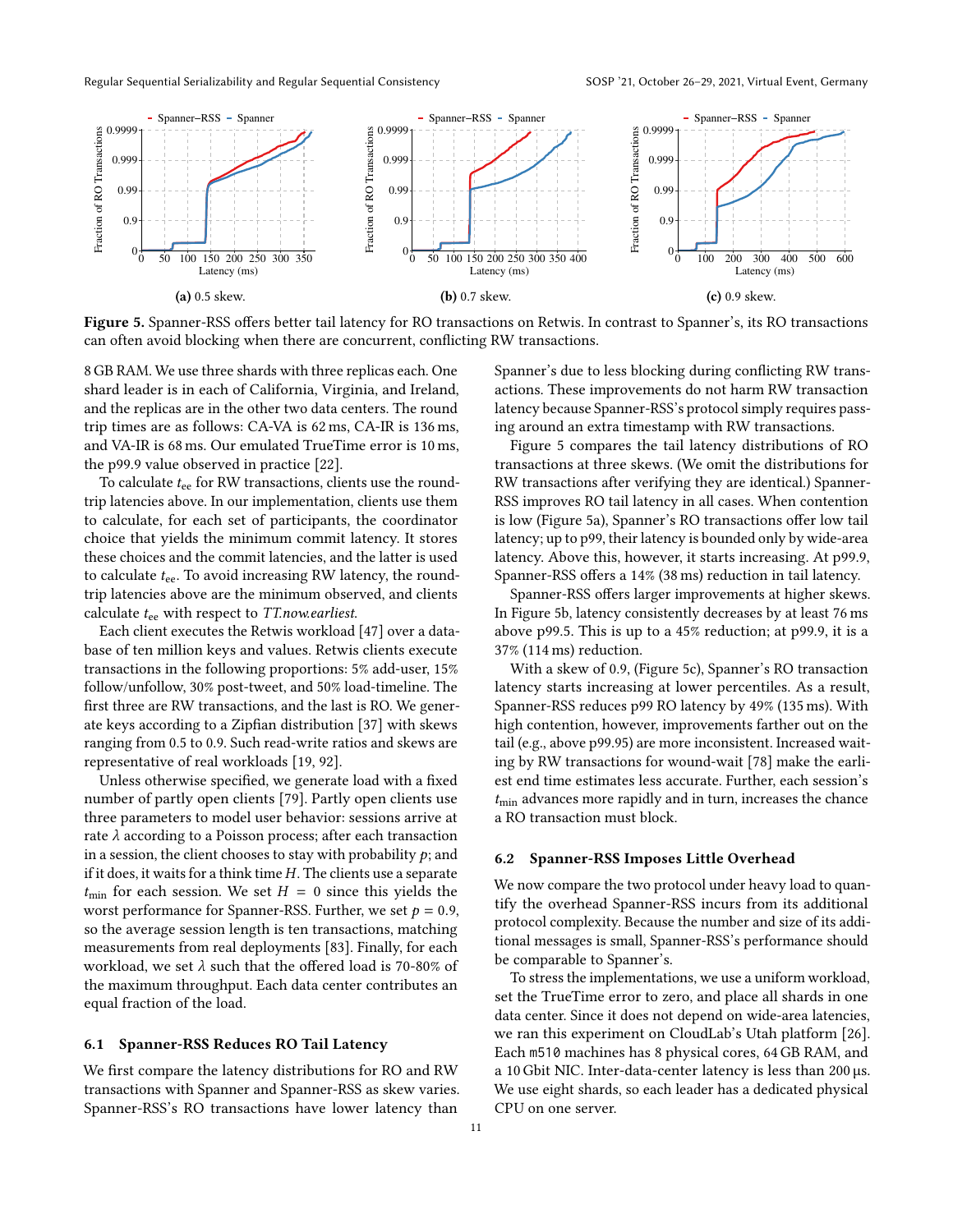<span id="page-11-1"></span>

Figure 6. Spanner-RSS does not significantly impact Spanner's performance at high load.

Figure [6](#page-11-1) compares the throughput and median latency as we increase the number of closed-loop clients. As shown, Spanner-RSS does not significantly impact the server's maximum throughput. Spanner-RSS's is within a few hundreds of transactions per second of Spanner's, and its latency is within a few milliseconds.

# <span id="page-11-0"></span>7 Gryff-RSC

Gryff is a geo-replicated key-value store that supports nontransactional reads, writes, and atomic read-modify-writes (rmws) [\[18\]](#page-14-5). It provides linearizability using a hybrid shared register and consensus protocol. Reads and writes are executed using a shared register protocol to provide bounded tail latency whereas rmws are executed using a consensus protocol, which is necessary for correctness.

We introduce Gryff-RSC, which provides regular sequential consistency and is able to reduce the bound on tail latency from two round trips to a quorum of replicas to one round trip. This section gives an overview of Gryff-RSC's design and evaluation. We describe the full design and prove it guarantees RSC in our technical report [\[35\]](#page-14-9).

## 7.1 Gryff-RSC Design Overview

Read operations in Gryff consist of an initial read phase that contacts a quorum of replicas to learn of the most-recent value they know of for a given key. If the quorum returns the same values, then the read finishes. If the quorum returns different values, however, the read continues to a second, write-back phase that writes the most-recent value to a quorum before the read ends. This second phase is necessitated by linearizability: once this read ends, any future reads must observe this or a newer value.

Regular sequential consistency relaxes this constraint: before the write finishes, only causally later reads must observe this or a newer value. This enables Gryff-RSC's reads to always complete in one phase. On a read, instead of immediately writing the observed value back to a quorum, a Gryff-RSC client piggybacks it onto the first phase of its next operation. Replicas write the piggybacked value before processing the next operation. Causally later operations by the same client are thus guaranteed to see this or a newer

value. By transitivity then, causally later operations at other clients, e.g., by the reads-from relation, will also observe this or a newer value.

Piggybacking a read's second phase onto the next operation ensures a client's next operation can be serialized after all operations that causally precede it. Similarly, a real-time fence must ensure all future operations, including those from other clients, are ordered after any operation that causally precedes it. By RSC, future writes and rmws are already required to respect their real-time order, but the same is not true of future reads. Thus, to execute a real-time fence in Gryff-RSC, a client writes back the key-value pair, if any, that would have been piggybacked onto its next operation. This guarantees future reads return values that are at least as recent as any operation that causally precedes the fence.

## 7.2 Gryff-RSC Evaluation

Our evaluation of Gryff-RSC aims to answer two questions: Does Gryff-RSC offer better tail read latency on important workloads ([ğ7.3\)](#page-11-2), and what are the performance costs of Gryff-RSC's protocol ([ğ7.4\)](#page-12-0)?

We implement Gryff-RSC in Go using the same framework as Gryff [\[18\]](#page-14-5), and our code and experiment scripts are available online [\[2\]](#page-14-17). We keep all of Gryff's optimizations enabled. All experiments ran on the CloudLab [\[26\]](#page-14-16) machines described in Section [6.2,](#page-10-1) and we emulate a wide-area environment. We use five replicas, one in each emulated geographic region, because with Gryff's optimizations, reads already always finish in one round trip with three replicas. An equal fraction of the clients are in each region. Table [2](#page-11-3) shows the emulated round-trip times.

<span id="page-11-3"></span>

|             | CA.   | VA.                 | IR    | ΟR    | -IP |
|-------------|-------|---------------------|-------|-------|-----|
|             | 0.2   |                     |       |       |     |
| CA<br>VA    | 72.0  | 0.2                 |       |       |     |
| $_{\rm IR}$ | 151.0 | 88.0                | 0.2   |       |     |
| <b>OR</b>   | 59.0  | 93.0                | 145.0 | 0.2   |     |
| <b>IP</b>   |       | 113.0  162.0  220.0 |       | 121.0 | 0.2 |

Table 2. Emulated round-trip latencies (in ms).

We generate load with 16 closed-loop clients. With this number, servers are moderately loaded. Each client executes the YCSB workload [\[21\]](#page-14-18), which includes just reads and writes. We vary the rate of conflicts and the read-write ratio.

# <span id="page-11-2"></span>7.3 Gryff-RSC Reduces Read Tail Latency

Figure [7](#page-12-1) compares Gryff and Gryff-RSC's p99 read latency across a range of conflict percentages and read-write ratios. We omit similar plots for writes because write performance is identical in the two systems.

With few conflicts (Figure [7a\)](#page-12-1), nearly all of Gryff's reads complete in one round, so Gryff-RSC cannot offer an improvement. p99 latency for both systems is 145 ms.

As Figures [7b](#page-12-1) and [7c](#page-12-1) show, however, as the rate of conflicts increases, more of Gryff's reads must take its slow path, incurring two wide-area round trips. This increases Gryff's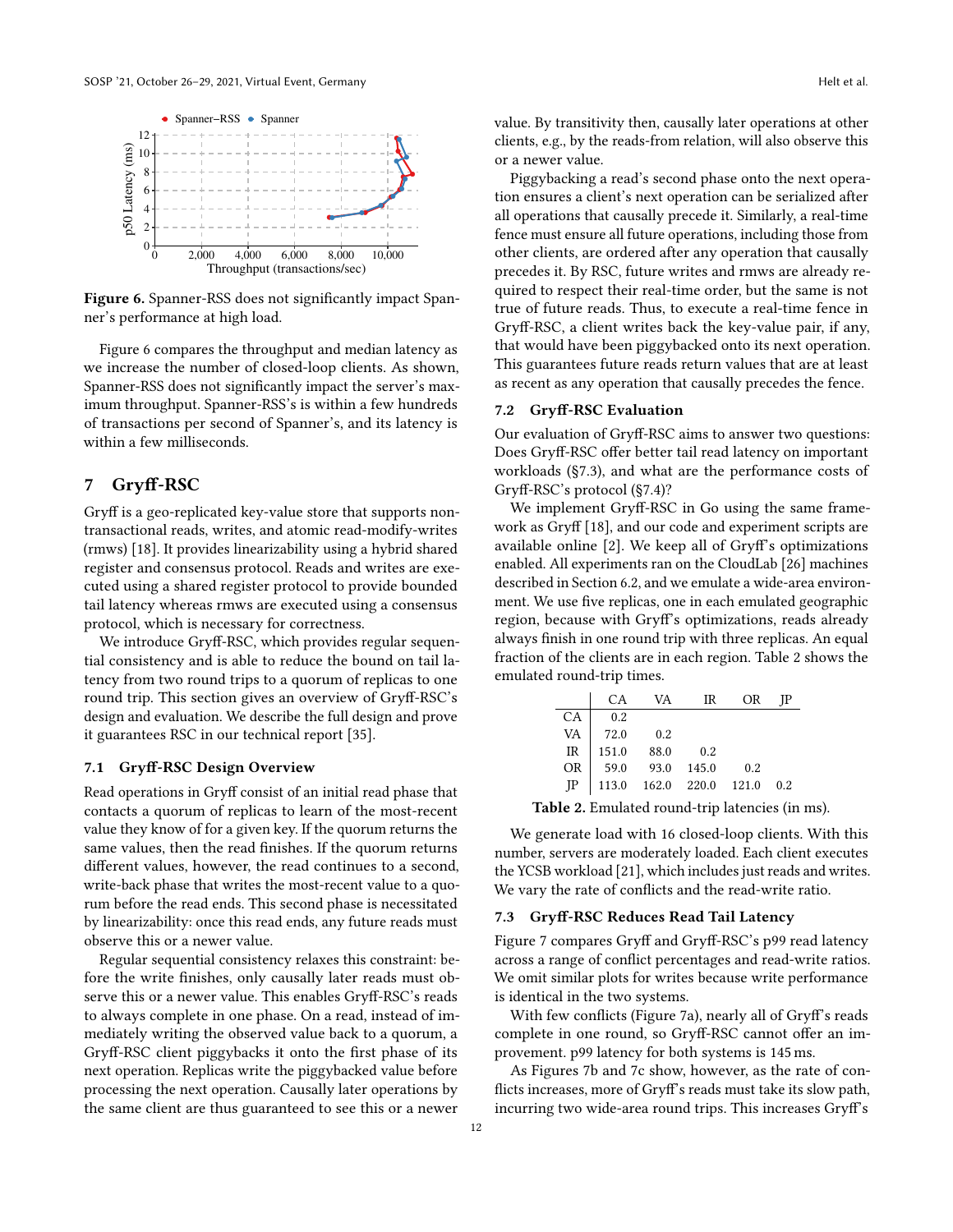<span id="page-12-1"></span>

Figure 7. For moderate- and high-contention workloads, Gryff-RSC offers roughly a 40% reduction in p99 read latency compared to Gryff. As the conflict ratio increases, Gryff-RSC's benefits start at lower write ratios.

p99 latency by 61% (from 145 ms to 234 ms). On the other hand, Gryff-RSC's reads only require one round trip, so p99 latency remains at 145 ms. At lower write ratios, the magnitude of Gryff-RSC's improvement over Gryff increases with the rate of conflicts.

Further, because reads always finish in one round, Gryff-RSC offers even larger latency improvements farther out on the tail (not shown). For instance, with 10% conflicts and a 0.3 write ratio, Gryff-RSC reduces p99.9 latency by 49% (from 290 ms to 147 ms).

#### <span id="page-12-0"></span>7.4 Gryff-RSC Imposes Negligible Overhead

We also quantify the performance overhead of Gryff-RSC's piggybacking mechanism, but we omit the plots due to space constraints. We compare Gryff and Gryff-RSC's throughput and median latency as we increase the number of clients. As in Section [6.2,](#page-10-1) we disable wide-area emulation. With a 10% conflict ratio, we run two workloads: 50% reads-50% writes and 95% reads-5% writes (matching YCSB-A and YCSB-B [\[21\]](#page-14-18)). In both cases, Gryff-RSC's throughput and latency are within 1% of Gryff's, suggesting the overhead from Gryff-RSC's protocol changes are negligible.

# 8 Related Work

This section discusses related work on consistency models, explicitly reasoning about invariants, equivalence results, and strictly serializable and linearizable services.

Consistency models. Due to their implications for applications and services, consistency models have been studied extensively. In general, given an application, more invariants hold and fewer anomalies are possible with stronger models. But weaker models allow for better-performing services.

RSS and RSC are distinct from prior works because they are the first models that are invariant-equivalent to strict serializability and linearizability, respectively. They achieve this by guaranteeing that transactions (operations) appear to execute sequentially, in an order consistent with a set of causal constraints. Prior works are not invariant-equivalent to strict serializability (linearizability) because either they do not guarantee equivalence to a sequential execution or do not capture all of the necessary causal constraints.

The discussion below generally proceeds from the strongest to the weakest consistency models. Since we have already discussed strict serializability [\[74\]](#page-16-1), process-ordered serializability [\[23,](#page-14-7) [55\]](#page-15-7), linearizability [\[36\]](#page-15-0), and sequential consistency [\[44\]](#page-15-4) extensively, we focus here on other models. (We also provide a technical comparison between RSS, RSC, and their proximal models in our technical report [\[35\]](#page-14-9).)

Like RSS, CockroachDB's consistency model (CRDB) [\[85\]](#page-16-12) lies between strict serializability and PO serializability. CRDB guarantees conflicting transactions respect their real-time order [\[85\]](#page-16-12), but it gives no such guarantee for non-conflicting transactions, which can lead to invariant violations. For instance, in a slight modification to our photo-sharing application, assume clients issue a single write to add a photo and included in this write is a logical timestamp comprising a user ID and a counter. Further, assume clients can issue a RO transaction for a user's photos. With CRDB, if Alice adds two photos and those transactions execute at different Web servers, a RO transaction that is concurrent with both may only return the second photo. If the application requires a user's photos to always appear in timestamp order, then it would be correct with a strictly serializable database but not with CRDB.

Similarly, like RSC, OSC(U) [\[48\]](#page-15-18) lies between linearizability and sequential consistency. OSC(U) guarantees writes respect their real-time order. Reads, however, may return stale values [\[48\]](#page-15-18), so some pairs of reads (e.g., those invoked by different processes that also communicate via message passing) may return values inconsistent with their causal order. As a result, the non-transactional version of  $I_2$  discussed in Section [2.6](#page-3-2) does not hold with OSC(U). On the other hand, OSC(U) allows services to achieve much lower read latency than what is currently achievable with RSC.

PO serializability and sequential consistency impose fundamental performance constraints on services [\[52\]](#page-15-19), so many weaker models, both transactional [\[4,](#page-14-19) [7,](#page-14-4) [10,](#page-14-0) [14,](#page-14-20) [27,](#page-14-21) [65,](#page-15-20) [74,](#page-16-1) [75,](#page-16-13) [84,](#page-16-14) [88\]](#page-16-15) and non-transactional [\[5,](#page-14-3) [13,](#page-14-22) [20,](#page-14-23) [52,](#page-15-19) [54,](#page-15-3) [81,](#page-16-16) [86\]](#page-16-17), have been developed. These weaker models allow for services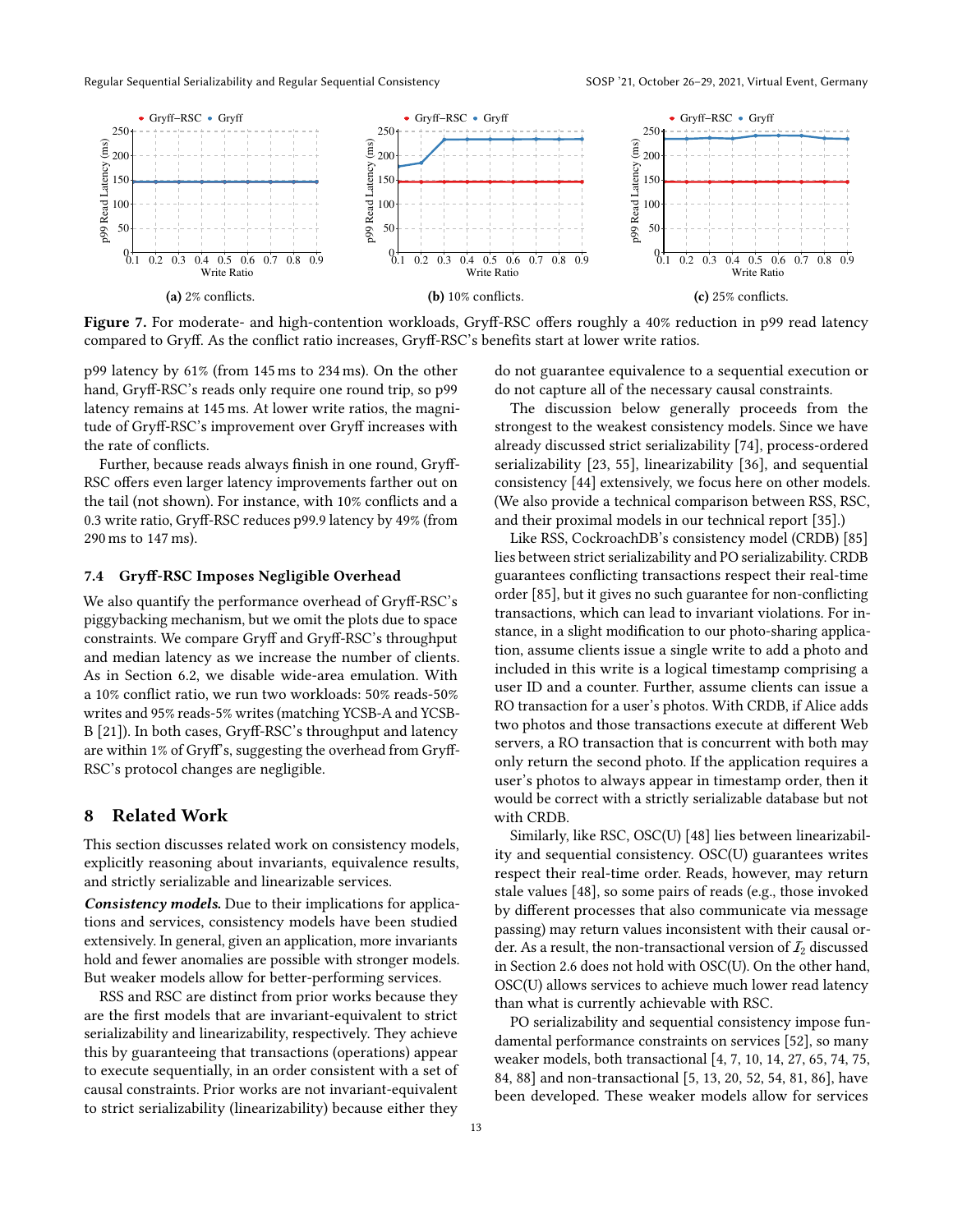with much better performance than what is currently achievable with RSS or RSC. For example, a causal+ storage system can process all operations without synchronous, cross-datacenter communication [\[54\]](#page-15-3). But application invariants break with these models because they do not guarantee equivalence to a sequential execution of either transactions or operations. Thus, they present developers with a harsh trade-off between service performance and application correctness.

Based on the observation that some invariants hold with weaker consistency models, other work proposes combinations of weak and strong guarantees for different operations [\[42,](#page-15-21) [50,](#page-15-22) [51,](#page-15-23) [87\]](#page-16-18). This allows these services to offer dramatically better performance for a subset of operations. Maintaining application correctness while using these services, however, requires application programmers to choose the correct consistency for each operation.

Finally, three other works use causal or real-time constraints in innovative ways [\[12,](#page-14-24) [62,](#page-15-24) [93\]](#page-16-19). First, Δ-causal messaging applies real-time guarantees to a different domain where messages have limited, time-bounded relevance (e.g., video streaming) [\[12\]](#page-14-24). Second, real-time causal strengthens causal consistency by ensuring writes respect their real-time order [\[62\]](#page-15-24). But because real-time causal does not capture all necessary causal constraints,  $I_2$  would not hold.

Third, TACT gives application developers fine-grained control over its consistency [\[93\]](#page-16-19). For instance, an application can set a different staleness bound for each invocation to control how old (in real time) the values returned by the operation may be. (Setting zero for all operations provides strict serializability.) Compared to RSS, TACT's fine-grained control allows for services with better performance but requires developers to choose the correct bounds when ensuring their application's correctness.

Reasoning about explicit invariants. Several tools and techniques have been proposed for reasoning about the correctness of applications that run on services with weaker consistency [\[8,](#page-14-25) [17,](#page-14-26) [33,](#page-14-27) [49,](#page-15-25) [69,](#page-15-26) [76\]](#page-16-20). For example, SIEVE [\[49\]](#page-15-25) uses static and dynamic analysis of Java application code to determine the necessary consistency level for operations to maintain a set of explicitly written invariants. Brutschy et al. [\[17\]](#page-14-26) describe a static analysis tool for identifying nonserializable application behaviors that are possible when running on a causally consistent service. Gotsman et al. [\[33\]](#page-14-27) introduce a proof rule (and accompanying static analysis tool [\[69\]](#page-15-26)) that enables modular reasoning about the consistency level required to maintain explicit invariants.

These tools and techniques help application programmers ensure explicit invariants hold when using services with weaker consistency. In contrast, RSS (RSC) services ensure the same application invariants as strictly serializable (linearizable) services. This makes it easier to build correct applications because programmers can write code without stating invariants, running static analyses, or writing proofs.

**Equivalence results.** Other works have leveraged the notion of equivalence, or indistinguishability, to prove interesting theoretical results [\[9,](#page-14-28) [30,](#page-14-29) [32,](#page-14-30) [58\]](#page-15-27). In fact, our results here are inspired by them. But while we leverage some of their ideas and techniques, these works apply equivalence to different ends, e.g., to prove bounds on clock synchronization [\[58\]](#page-15-27) or show there are fundamental differences in the performance permitted by different consistency models [\[9\]](#page-14-28).

Strictly serializable services. Spanner is a globally distributed, strictly serializable database [\[22\]](#page-14-2). Since its publication, other such services have been developed [\[41,](#page-15-28) [63,](#page-15-29) [67,](#page-15-30) [68,](#page-15-31) [77,](#page-16-21) [85,](#page-16-12) [89,](#page-16-22) [91,](#page-16-23) [94,](#page-16-2) [95\]](#page-16-3). These services has largely focused on improving the throughput [\[77,](#page-16-21) [89\]](#page-16-22) and latency [\[41,](#page-15-28) [63,](#page-15-29) [77,](#page-16-21) [91,](#page-16-23) [94,](#page-16-2) [95\]](#page-16-3) of read-write transactions, which can incur multiple inter-data-center round trips in Spanner.

Because they only require one round trip between a client and the participant shards, Spanner's RO transactions continue to perform as well or better than those of other services. These improvements are thus orthogonal to those offered by Spanner-RSS, and in fact, weakening the consistency of these other services to RSS may allow for designs that combine their improved RW transaction performance with RO transactions that are competitive with Spanner-RSS's.

Linearizable services. Gryff is a recent geo-replicated storage system that combines shared registers and consensus [\[18\]](#page-14-5). Many other protocols have been developed to provide replicated and linearizable storage [\[6,](#page-14-31) [28,](#page-14-32) [29,](#page-14-33) [31,](#page-14-34) [40,](#page-15-32) [46,](#page-15-14) [64,](#page-15-33) [66,](#page-15-34) [70](#page-15-35)-72, [96\]](#page-16-25). Weakening the consistency of these other services to RSC is likely to enable new variants of their designs that improve their performance.

# 9 Conclusion

Existing consistency models offer a harsh trade-off to application programmers; they often must choose between application correctness and performance. This paper presents two new consistency models, regular sequential serializability and regular sequential consistency, to ease this trade-off. RSS and RSC maintain application invariants while permitting new designs that achieve better performance than their strictly serializable or linearizable counterparts. To this end, we design variants of two existing systems, Spanner-RSS and Gryff-RSC, that guarantee RSS and RSC, respectively. Our evaluation demonstrates significant (40% to 50%) reductions in tail latency for read-only transactions and reads.

# Acknowledgments

We thank the anonymous reviewers and our shepherd, Rodrigo Rodrigues, for their helpful comments and feedback. We are also grateful to Khiem Ngo for his comments on an earlier version of this paper. This work was supported by the National Science Foundation under grant CNS-1824130.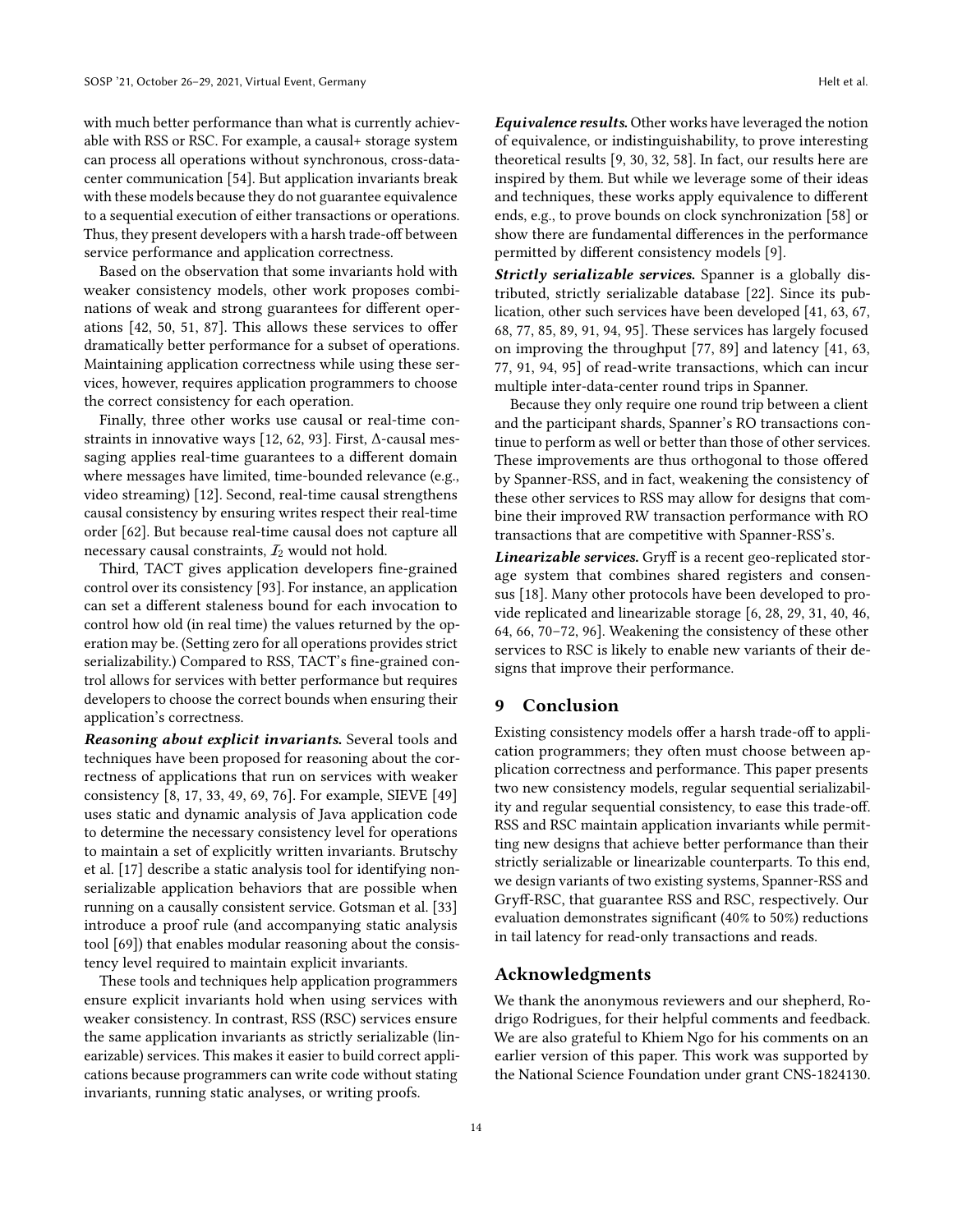Regular Sequential Serializability and Regular Sequential Consistency Same SOSP '21, October 26-29, 2021, Virtual Event, Germany

# References

- <span id="page-14-14"></span>[1] 2021. Amazon Elastic Compute Cloud. <https://aws.amazon.com/ec2/>.
- <span id="page-14-17"></span>[2] 2021. Gryff-RSC. <https://github.com/princeton-sns/gryff-rs/>.
- <span id="page-14-13"></span>[3] 2021. Spanner-RSS. <https://github.com/princeton-sns/spanner-rss/>.
- <span id="page-14-19"></span>[4] Atul Adya. 1999. Weak Consistency: A Generalized Theory and Optimistic Implementations for Distributed Transactions. Ph.D. Dissertation. MIT, Cambridge, MA. Advisor(s) Barbara Liskov.
- <span id="page-14-3"></span>[5] Mustaque Ahamad, Gil Neiger, James E Burns, Prince Kohli, and Phillip W Hutto. 1995. Causal Memory: Definitions, Implementation, and Programming. Distributed Computing 9, 1 (1995), 37-49.
- <span id="page-14-31"></span>[6] Ailidani Ailijiang, Aleksey Charapko, Murat Demirbas, and Tevfik Kosar. 2020. WPaxos: Wide Area Network Flexible Consensus. IEEE Transactions on Parallel and Distributed Systems 31, 1 (2020), 211-223.
- <span id="page-14-4"></span>[7] D. D. Akkoorath, A. Z. Tomsic, M. Bravo, Z. Li, T. Crain, A. Bieniusa, N. Preguiça, and M. Shapiro. 2016. Cure: Strong Semantics Meets High Availability and Low Latency. In IEEE International Conference on Distributed Computing Systems. IEEE, Nara, Japan, 405-414.
- <span id="page-14-25"></span>[8] Jade Alglave and Patrick Cousot. 2017. Ogre and Pythia: An Invariance Proof Method for Weak Consistency Models. In ACM SIGPLAN-SIGACT Symposium on Principles of Programming Languages. ACM, Paris, France, 3-18.
- <span id="page-14-28"></span>[9] Hagit Attiya and Jennifer L. Welch. 1994. Sequential Consistency versus Linearizability. ACM Transactions on Computer Systems 12, 2 (May 1994), 91-122.
- <span id="page-14-0"></span>[10] Peter Bailis, Alan Fekete, Ali Ghodsi, Joseph M. Hellerstein, and Ion Stoica. 2016. Scalable Atomic Visibility with RAMP Transactions. ACM Transactions on Database Systems 41, 3, Article 15 (July 2016).
- <span id="page-14-8"></span>[11] Peter Bailis, Ali Ghodsi, Joseph M. Hellerstein, and Ion Stoica. 2013. Bolt-on Causal Consistency. In ACM International Conference on Management of Data. ACM, New York, NY, 761-772.
- <span id="page-14-24"></span>[12] Roberto Baldoni, Achour Mostefaoui, and Michel Raynal. 1996. Causal Delivery of Messages with Real-Time Data in Unreliable Networks. Real-Time Systems 10, 3 (May 1996), 245-262.
- <span id="page-14-22"></span>[13] Valter Balegas, Diogo Serra, Sérgio Duarte, Carla Ferreira, Marc Shapiro, Rodrigo Rodrigues, and Nuno Preguiça. 2015. Extending Eventually Consistent Cloud Databases for Enforcing Numeric Invariants. In IEEE Symposium on Reliable Distributed Systems. IEEE, Montreal, Canada, 31-36.
- <span id="page-14-20"></span>[14] Hal Berenson, Phil Bernstein, Jim Gray, Jim Melton, Elizabeth O'Neil, and Patrick O'Neil. 1995. A Critique of ANSI SQL Isolation Levels. In ACM International Conference on Management of Data. ACM, San Jose,  $CA, 1-10.$
- <span id="page-14-11"></span>[15] Philip A. Bernstein, Vassos Hadzilacos, and Nathan Goodman. 1987. Concurrency Control and Recovery in Database Systems. Addison-Wesley, Reading, MA.
- <span id="page-14-6"></span>[16] Nathan Bronson, Zach Amsden, George Cabrera, Prasad Chakka, Peter Dimov, Hui Ding, Jack Ferris, Anthony Giardullo, Sachin Kulkarni, Harry Li, et al. 2013. TAO: Facebook's distributed data store for the social graph. In USENIX Annual Technical Conference. USENIX, San Jose, CA, 49-60.
- <span id="page-14-26"></span>[17] Lucas Brutschy, Dimitar Dimitrov, Peter Müller, and Martin Vechev. 2018. Static Serializability Analysis for Causal Consistency. In ACM SIGPLAN Conference on Programming Language Design and Implementation. ACM, Philadelphia, PA, 90-104.
- <span id="page-14-5"></span>[18] Matthew Burke, Audrey Cheng, and Wyatt Lloyd. 2020. Gryff: Unifying Consensus and Shared Registers. In USENIX Symposium on Networked Systems Design and Implementation. USENIX, Santa Clara, CA, 591-617.
- <span id="page-14-15"></span>[19] Jiqiang Chen, Liang Chen, Sheng Wang, Guoyun Zhu, Yuanyuan Sun, Huan Liu, and Feifei Li. 2020. HotRing: A Hotspot-Aware In-Memory Key-Value Store. In USENIX Conference on File and Storage Technologies. USENIX, Santa Clara, CA, 239-252.
- <span id="page-14-23"></span>[20] Brian F. Cooper, Raghu Ramakrishnan, Utkarsh Srivastava, Adam Silberstein, Philip Bohannon, Hans-Arno Jacobsen, Nick Puz, Daniel

Weaver, and Ramana Yerneni. 2008. PNUTS: Yahoo!'s Hosted Data Serving Platform. Proceedings of the Very Large Data Bases Endowment 1, 2 (Aug. 2008), 1277-1288.

- <span id="page-14-18"></span>[21] Brian F. Cooper, Adam Silberstein, Erwin Tam, Raghu Ramakrishnan, and Russell Sears. 2010. Benchmarking Cloud Serving Systems with YCSB. In ACM Symposium on Cloud Computing. ACM, Indianapolis, IN, 143-154.
- <span id="page-14-2"></span>[22] James C. Corbett, Jeffrey Dean, Michael Epstein, Andrew Fikes, Christopher Frost, J. J. Furman, Sanjay Ghemawat, Andrey Gubarev, Christopher Heiser, Peter Hochschild, Wilson Hsieh, Sebastian Kanthak, Eugene Kogan, Hongyi Li, Alexander Lloyd, Sergey Melnik, David Mwaura, David Nagle, Sean Quinlan, Rajesh Rao, Lindsay Rolig, Yasushi Saito, Michal Szymaniak, Christopher Taylor, Ruth Wang, and Dale Woodford. 2013. Spanner: Google's Globally Distributed Database. ACM Transactions on Computer Systems 31, 3, Article 8 (Aug. 2013), 22 pages.
- <span id="page-14-7"></span>[23] Khuzaima Daudjee and Kenneth Salem. 2004. Lazy Database Replication With Ordering Guarantees. In IEEE International Conference on Data Engineering. IEEE, Boston, MA, 424-435.
- <span id="page-14-10"></span>[24] Jeffrey Dean and Luiz André Barroso. 2013. The Tail at Scale. Communications of the ACM 56, 2 (Feb. 2013), 74-80.
- <span id="page-14-1"></span>[25] Giuseppe DeCandia, Deniz Hastorun, Madan Jampani, Gunavardhan Kakulapati, Avinash Lakshman, Alex Pilchin, Swaminathan Sivasubramanian, Peter Vosshall, and Werner Vogels. 2007. Dynamo: Amazon's Highly Available Key-value Store. In ACM Symposium on Operating Systems Principles. ACM, Stevenson, WA, 205-220.
- <span id="page-14-16"></span>[26] Dmitry Duplyakin, Robert Ricci, Aleksander Maricq, Gary Wong, Jonathon Duerig, Eric Eide, Leigh Stoller, Mike Hibler, David Johnson, Kirk Webb, Aditya Akella, Kuangching Wang, Glenn Ricart, Larry Landweber, Chip Elliott, Michael Zink, Emmanuel Cecchet, Snigdhaswin Kar, and Prabodh Mishra. 2019. The Design and Operation of CloudLab. In USENIX Annual Technical Conference. USENIX, Renton, WA, 1-14.
- <span id="page-14-21"></span>[27] Sameh Elnikety, Fernando Pedone, and Willy Zwaenepoel. 2004. Generalized Snapshot Isolation and a Prefix-consistent Implementation. Technical Report IC/2004/21. School of Computer and Communication Sciences, EPFL, Lausanne, Switzerland.
- <span id="page-14-32"></span>[28] Vitor Enes, Carlos Baquero, Alexey Gotsman, and Pierre Sutra. 2021. Efficient Replication via Timestamp Stability. In ACM European Conference on Computer Systems. ACM, Virtual Event, 178-193.
- <span id="page-14-33"></span>[29] Vitor Enes, Carlos Baquero, Tuanir França Rezende, Alexey Gotsman, Matthieu Perrin, and Pierre Sutra. 2020. State-Machine Replication for Planet-Scale Systems. In ACM European Conference on Computer Systems. ACM, Heraklion, Greece, 15 pages.
- <span id="page-14-29"></span>[30] Michael Fischer, Nancy Lynch, and Michael Paterson. 1985. Impossibility of distributed consensus with one faulty process. Journal of the ACM 32, 2 (1985), 374-382.
- <span id="page-14-34"></span>[31] Vasilis Gavrielatos, Antonios Katsarakis, Vijay Nagarajan, Boris Grot, and Arpit Joshi. 2020. Kite: Efficient and Available Release Consistency for the Datacenter. In ACM SIGPLAN Symposium on Principles and Practice of Parallel Programming. ACM, San Diego, CA, 1-16.
- <span id="page-14-30"></span>[32] Kenneth Goldman and Katherine Yelick. 1993. A Unified Model for Shared-Memory and Message-Passing Systems. Technical Report WUCS-93-35. Department of Computer Science and Engineering, Washington University in St. Louis, St. Louis, MO.
- <span id="page-14-27"></span>[33] Alexey Gotsman, Hongseok Yang, Carla Ferreira, Mahsa Najafzadeh, and Marc Shapiro. 2016. 'Cause I'm Strong Enough: Reasoning about Consistency Choices in Distributed Systems. In ACM SIGPLAN-SIGACT Symposium on Principles of Programming Languages. ACM, St. Petersburg, FL, 371-384.
- <span id="page-14-12"></span>[34] Jim Gray. 1978. Notes on data base operating systems. Springer, Berlin, Germany, 393-481.
- <span id="page-14-9"></span>[35] Jeffrey Helt, Matthew Burke, Amit Levy, and Wyatt Lloyd. 2021. Regular Sequential Serializability and Regular Sequential Consistency.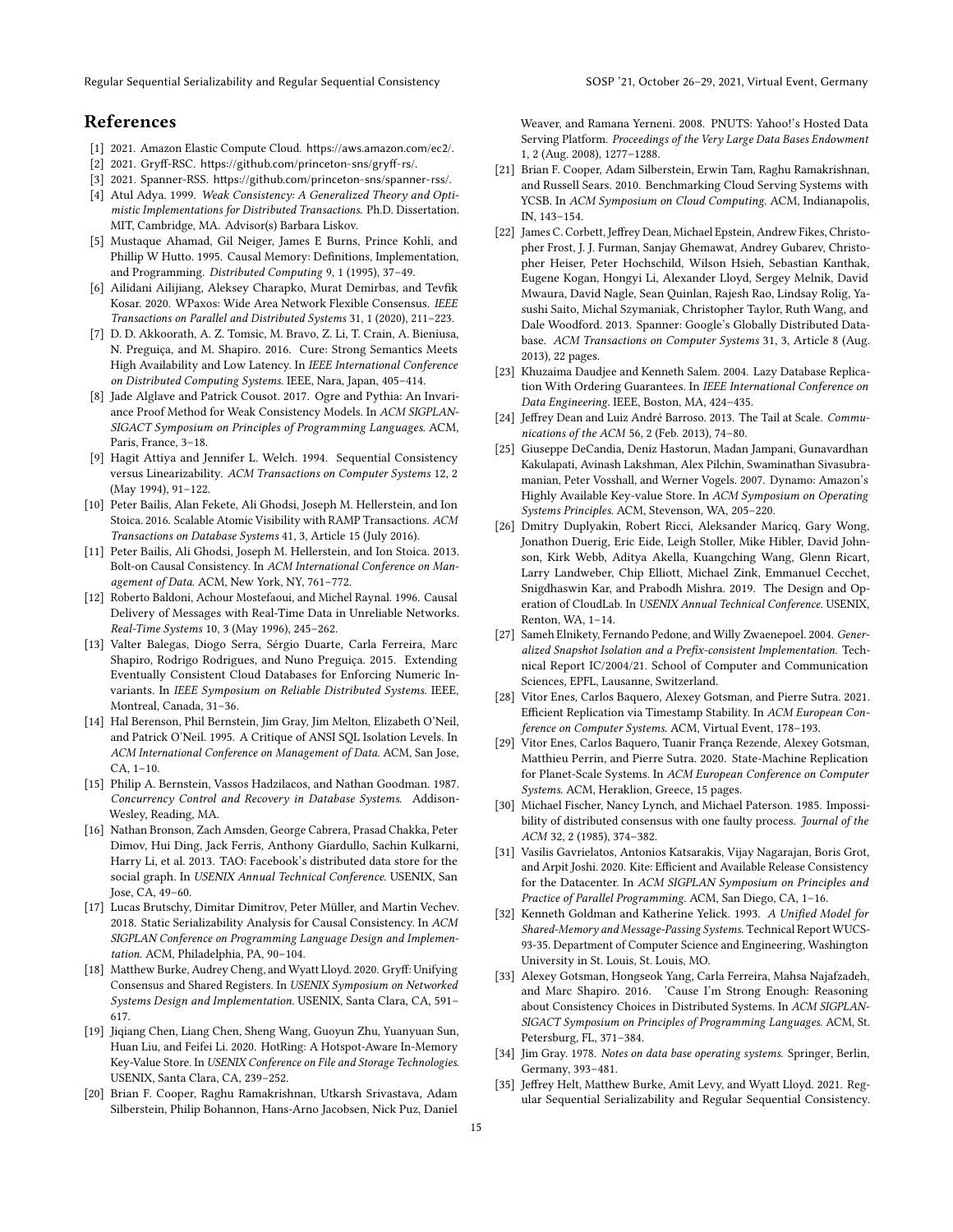arXiv[:2109.08930](https://arxiv.org/abs/2109.08930) [cs.DC]

- <span id="page-15-0"></span>[36] Maurice P. Herlihy and Jeannette M. Wing. 1990. Linearizability: A Correctness Condition for Concurrent Objects. ACM Transactions on Programming Languages and Systems 12, 3 (July 1990), 463-492.
- <span id="page-15-17"></span>[37] W. Hörmann and G. Derflinger. 1996. Rejection-Inversion to Generate Variates from Monotone Discrete Distributions. ACM Transactions on Modeling and Computer Simulation 6, 3 (July 1996), 169-184.
- <span id="page-15-6"></span>[38] Qi Huang, Petchean Ang, Peter Knowles, Tomasz Nykiel, Iaroslav Tverdokhlib, Amit Yajurvedi, Paul Dapolito, IV, Xifan Yan, Maxim Bykov, Chuen Liang, Mohit Talwar, Abhishek Mathur, Sachin Kulkarni, Matthew Burke, and Wyatt Lloyd. 2017. SVE: Distributed Video Processing at Facebook Scale. In ACM Symposium on Operating Systems Principles. ACM, Shanghai, China, 87-103.
- <span id="page-15-1"></span>[39] Patrick Hunt, Mahadev Konar, Flavio Junqueira, and Benjamin Reed. 2010. ZooKeeper: Wait-free coordination for Internet-scale systems. In USENIX Annual Technical Conference. USENIX, Boston, MA, 1-14.
- <span id="page-15-32"></span>[40] Antonios Katsarakis, Vasilis Gavrielatos, M.R. Siavash Katebzadeh, Arpit Joshi, Aleksandar Dragojevic, Boris Grot, and Vijay Nagarajan. 2020. Hermes: A Fast, Fault-Tolerant and Linearizable Replication Protocol. In International Conference on Architectural Support for Programming Languages and Operating Systems. ACM, Lausanne, Switzerland,  $201 - 217.$
- <span id="page-15-28"></span>[41] Tim Kraska, Gene Pang, Michael J. Franklin, Samuel Madden, and Alan Fekete. 2013. MDCC: Multi-data Center Consistency. In ACM European Conference on Computer Systems. ACM, Prague, Czech Republic, 113-126.
- <span id="page-15-21"></span>[42] Rivka Ladin, Barbara Liskov, Liuba Shrira, and Sanjay Ghemawat. 1992. Providing High Availability Using Lazy Replication. ACM Transactions on Computer Systems 10, 4 (Nov. 1992), 360-391.
- <span id="page-15-11"></span>[43] Leslie Lamport. 1978. Time, clocks, and the ordering of events in a distributed system. Communications of the ACM 21, 7 (1978), 558-565.
- <span id="page-15-4"></span>[44] Leslie Lamport. 1979. How to Make a Multiprocessor Computer That Correctly Executes Multiprocess Programs. ACM Transactions on Computer Systems C-28, 9 (Sept. 1979), 690-691.
- <span id="page-15-12"></span>[45] Leslie Lamport. 1986. On Interprocess Communication: Parts I and II. Distributed Computing 1, 2 (June 1986), 77-101.
- <span id="page-15-14"></span>[46] Leslie Lamport. 1998. The part-time parliament. ACM Transactions on Computer Systems 16, 2 (1998), 133-169.
- <span id="page-15-16"></span>[47] Costin Leau. 2013. Spring Data Redis - Retwis-J. [https://docs.spring.](https://docs.spring.io/spring-data/data-keyvalue/examples/retwisj/current/) [io/spring-data/data-keyvalue/examples/retwisj/current/](https://docs.spring.io/spring-data/data-keyvalue/examples/retwisj/current/).
- <span id="page-15-18"></span>[48] Kfir Lev-Ari, Edward Bortnikov, Idit Keidar, and Alexander Shraer. 2017. Composing Ordered Sequential Consistency. Inform. Process. Lett. 123 (July 2017), 47-50.
- <span id="page-15-25"></span>[49] Cheng Li, Joao Leitão, Allen Clement, Nuno Preguiça, Rodrigo Rodrigues, and Viktor Vafeiadis. 2014. Automating the Choice of Consistency Levels in Replicated Systems. In USENIX Annual Technical Conference. USENIX, Philadelphia, PA, 281-292.
- <span id="page-15-22"></span>[50] Cheng Li, Daniel Porto, Allen Clement, Johannes Gehrke, Nuno Preguiça, and Rodrigo Rodrigues. 2012. Making Geo-Replicated Systems Fast as Possible, Consistent when Necessary. In USENIX Symposium on Operating Systems Design and Implementation. USENIX, Hollywood, CA, 265-278.
- <span id="page-15-23"></span>[51] Cheng Li, Nuno Preguiça, and Rodrigo Rodrigues. 2018. Fine-grained consistency for geo-replicated systems. In USENIX Annual Technical Conference. USENIX, Boston, MA, 359-372.
- <span id="page-15-19"></span>[52] Richard J. Lipton and Jonathan S. Sandberg. 1988. PRAM: A scalable shared memory. Technical Report TR-180-88. Department of Computer Science, Princeton University, Princeton, NJ.
- <span id="page-15-2"></span>[53] Wyatt Lloyd, Michael Freedman, Michael Kaminsky, and David Andersen. 2013. Stronger Semantics For Low-latency Geo-replicated Storage. In USENIX Symposium on Networked Systems Design and Implementation. USENIX, Lombard, IL, 313-328.
- <span id="page-15-3"></span>[54] Wyatt Lloyd, Michael J. Freedman, Michael Kaminsky, and David G. Andersen. 2011. Don't Settle for Eventual: Scalable Causal Consistency

for Wide-Area Storage with COPS. In ACM Symposium on Operating Systems Principles. ACM, Cascais, Portugal, 401-416.

- <span id="page-15-7"></span>[55] Haonan Lu, Christopher Hodsdon, Khiem Ngo, Shuai Mu, and Wyatt Lloyd. 2016. The SNOW Theorem and Latency-Optimal Read-Only Transactions. In USENIX Symposium on Operating Systems Design and Implementation. USENIX, Savannah, GA, 135-150.
- <span id="page-15-8"></span>[56] Haonan Lu, Siddhartha Sen, and Wyatt Lloyd. 2020. Performance-Optimal Read-Only Transactions. In USENIX Symposium on Operating Systems Design and Implementation. USENIX, Virtual Event, 333-349.
- <span id="page-15-5"></span>[57] Haonan Lu, Kaushik Veeraraghavan, Philippe Ajoux, Jim Hunt, Yee Jiun Song, Wendy Tobagus, Sanjeev Kumar, and Wyatt Lloyd. 2015. Existential Consistency: Measuring and Understanding Consistency at Facebook. In ACM Symposium on Operating Systems Principles. ACM, Monterey, CA, 295-310.
- <span id="page-15-27"></span>[58] Jennifer Lundelius and Nancy Lynch. 1984. An Upper and Lower Bound for Clock Synchronization. Information and Control 62, 2 (1984),  $190 - 204.$
- <span id="page-15-9"></span>[59] Nancy A. Lynch. 1996. Distributed Algorithms. Morgan Kaufmann Publishers Inc., San Francisco, CA.
- <span id="page-15-10"></span>[60] Nancy A. Lynch and Mark R. Tuttle. 1987. Hierarchical Correctness Proofs for Distributed Algorithms. In ACM Symposium on Principles of Distributed Computing. ACM, Vancouver, British Columbia, Canada,  $137 - 151.$
- <span id="page-15-13"></span>[61] Jonathan Mace and Rodrigo Fonseca. 2018. Universal Context Propagation for Distributed System Instrumentation. In ACM European Conference on Computer Systems. ACM, Porto, Portugal, 1-18.
- <span id="page-15-24"></span>[62] Prince Mahajan, Lorenzo Alvisi, and Mike Dahlin. 2011. Consistency, Availability, and Convergence. Technical Report TR-11-22. Department of Computer Science, University of Texas at Austin, Austin, TX.
- <span id="page-15-29"></span>[63] Hatem Mahmoud, Faisal Nawab, Alexander Pucher, Divyakant Agrawal, and Amr El Abbadi. 2013. Low-latency Multi-datacenter Databases Using Replicated Commit. Proceedings of the Very Large Data Bases Endowment 6, 9 (July 2013), 661-672.
- <span id="page-15-33"></span>[64] Yanhua Mao, Flavio P. Junqueira, and Keith Marzullo. 2008. Mencius: Building Efficient Replicated State Machines for WANs. In USENIX Symposium on Operating Systems Design and Implementation. USENIX, San Diego, CA, 369-384.
- <span id="page-15-20"></span>[65] Syed Akbar Mehdi, Cody Littley, Natacha Crooks, Lorenzo Alvisi, Nathan Bronson, and Wyatt Lloyd. 2017. I Can't Believe It's Not Causal! Scalable Causal Consistency with No Slowdown Cascades. In USENIX Symposium on Networked Systems Design and Implementation. USENIX, Boston, MA, 453-468.
- <span id="page-15-34"></span>[66] Iulian Moraru, David Andersen, and Michael Kaminsky. 2013. There Is More Consensus in Egalitarian Parliaments. In ACM Symposium on Operating Systems Principles. ACM, Farmington, PA, 358-372.
- <span id="page-15-30"></span>[67] Shuai Mu, Yang Cui, Yang Zhang, Wyatt Lloyd, and Jinyang Li. 2014. Extracting More Concurrency from Distributed Transactions. In USENIX Symposium on Operating Systems Design and Implementation. USENIX, Broomfield, CO, 479-494.
- <span id="page-15-31"></span>[68] Shuai Mu, Lamont Nelson, Wyatt Lloyd, and Jinyang Li. 2016. Consolidating Concurrency Control and Consensus for Commits under Conflicts. In USENIX Symposium on Operating Systems Design and Implementation. USENIX, Savannah, GA, 517-532.
- <span id="page-15-26"></span>[69] Mahsa Najafzadeh, Alexey Gotsman, Hongseok Yang, Carla Ferreira, and Marc Shapiro. 2016. The CISE Tool: Proving Weakly-Consistent Applications Correct. In Workshop on the Principles and Practice of Consistency for Distributed Data. ACM, London, United Kingdom, Article 2, 3 pages.
- <span id="page-15-35"></span>[70] Khiem Ngo, Siddhartha Sen, and Wyatt Lloyd. 2020. Tolerating Slowdowns in Replicated State Machines using Copilots. In USENIX Symposium on Operating Systems Design and Implementation. USENIX, Virtual Event, 583-598.
- <span id="page-15-15"></span>[71] Brian Oki and Barbara Liskov. 1988. Viewstamped Replication: A New Primary Copy Method to Support Highly-Available Distributed